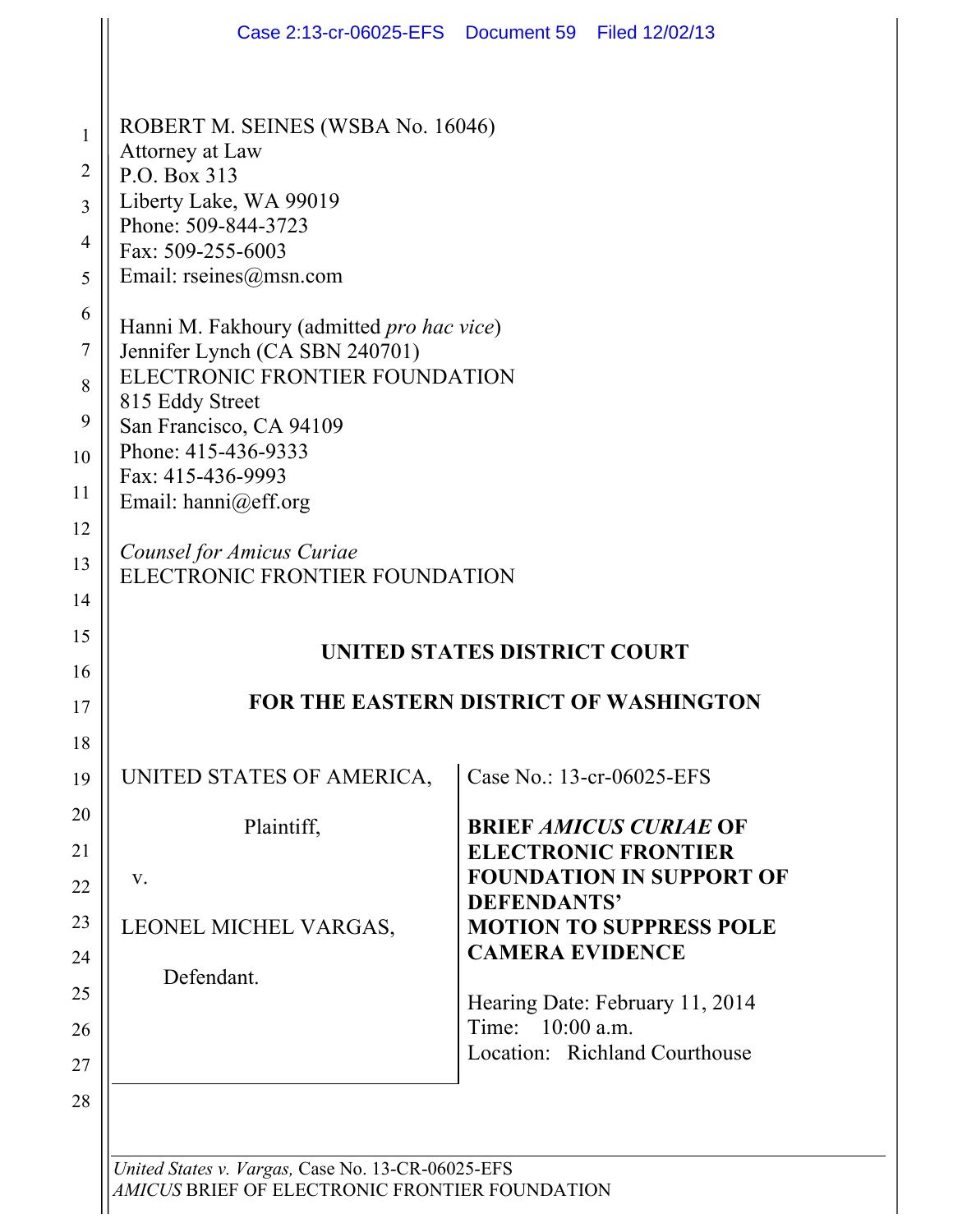|                |      |                 | Case 2:13-cr-06025-EFS  Document 59<br>Filed 12/02/13                                                                                      |  |
|----------------|------|-----------------|--------------------------------------------------------------------------------------------------------------------------------------------|--|
|                |      |                 |                                                                                                                                            |  |
| $\mathbf{1}$   |      |                 | <b>TABLE OF CONTENTS</b>                                                                                                                   |  |
| $\overline{2}$ | I.   |                 |                                                                                                                                            |  |
| 3              |      |                 |                                                                                                                                            |  |
| $\overline{4}$ | П.   |                 |                                                                                                                                            |  |
| 5              |      | A.              | The Front Yard, Driveway and Front Door Were Constitutionally                                                                              |  |
| 6              |      |                 |                                                                                                                                            |  |
| 7              |      | <b>B.</b>       | Because Vargas Could Reasonably Expect that He Would Not Be                                                                                |  |
| 8<br>9         |      |                 | Subjected to Invasive, Around the Clock Monitoring, the Month Long<br>Video Surveillance Violated His Reasonable Expectation of Privacy  4 |  |
| 10             |      |                 | $1_{\cdot}$<br>Due to the Extremely Intrusive Nature of Secret Video                                                                       |  |
| 11             |      |                 | Recording, Warrantless Use of Such a Camera Violates a                                                                                     |  |
| 12             |      |                 |                                                                                                                                            |  |
| 13             |      |                 | $\overline{2}$ .<br>Even if the Curtilage of Vargas' Home Was Exposed to the<br>Public, He Did Not Actually Expose His Home to Constant    |  |
| 14             |      |                 |                                                                                                                                            |  |
| 15             |      | $\mathcal{C}$ . | Using a Video Camera to Record Activities at the Curtilage of Vargas'                                                                      |  |
| 16             |      |                 | Home Constitutes a Warrantless Trespass and Violates the Fourth                                                                            |  |
| 17             |      |                 | 12                                                                                                                                         |  |
| 18             |      | D.              | Failure to Obtain a Warrant Meeting the <i>Koyomejian</i> Standard Means                                                                   |  |
| 19             |      |                 | the Evidence Seized Under the Search Warrant Must Be Suppressed  14                                                                        |  |
| 20<br>21       | III. |                 | 15                                                                                                                                         |  |
| 22             |      |                 |                                                                                                                                            |  |
| 23             |      |                 |                                                                                                                                            |  |
| 24             |      |                 |                                                                                                                                            |  |
| 25             |      |                 |                                                                                                                                            |  |
| 26             |      |                 |                                                                                                                                            |  |
| 27             |      |                 |                                                                                                                                            |  |
| 28             |      |                 |                                                                                                                                            |  |
|                |      |                 | United States v. Vargas, Case No. 13-CR-06025-EFS<br>AMICUS BRIEF OF ELECTRONIC FRONTIER FOUNDATION Page i                                 |  |
|                |      |                 |                                                                                                                                            |  |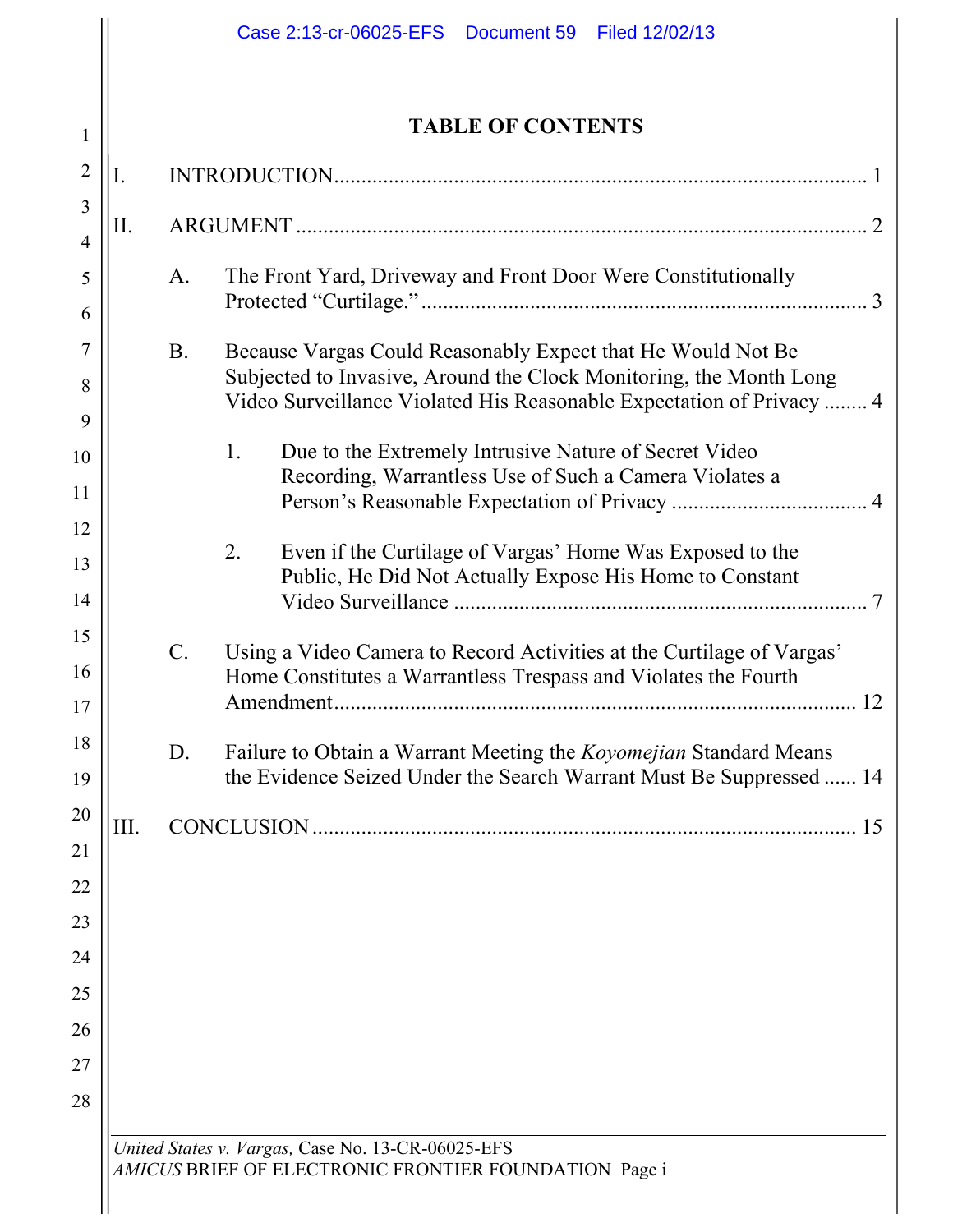|                | Case 2:13-cr-06025-EFS  Document 59  Filed 12/02/13                                                            |
|----------------|----------------------------------------------------------------------------------------------------------------|
| 1              | <b>TABLE OF AUTHORITIES</b>                                                                                    |
| 2              |                                                                                                                |
| 3              | <b>Federal Cases</b>                                                                                           |
| 4              |                                                                                                                |
| 5              | Bond v. United States,                                                                                         |
| 6              |                                                                                                                |
| $\overline{7}$ | Brown v. Illinois,                                                                                             |
| 8              |                                                                                                                |
| 9              | California v. Ciraolo,                                                                                         |
| 10             |                                                                                                                |
| 11             | Dow Chemical Co. v. United States,                                                                             |
| 12             |                                                                                                                |
| 13             | Florida v. Jardines,                                                                                           |
| 14             |                                                                                                                |
| 15             | Florida v. Riley,                                                                                              |
| 16             |                                                                                                                |
| $17 \mid$      | <i>Katz v. United States,</i>                                                                                  |
| 18             |                                                                                                                |
| 19             | Kyllo v. United States,                                                                                        |
| 20             |                                                                                                                |
| 21             | Oliver v. United States,                                                                                       |
| 22             |                                                                                                                |
| 23             | Payton v. New York,                                                                                            |
| 24             |                                                                                                                |
| 25             | Richards v. County of Los Angeles,                                                                             |
| 26             |                                                                                                                |
| 27             | Shafer v. City of Boulder,                                                                                     |
| 28             |                                                                                                                |
|                | United States v. Vargas, Case No. 13-CR-06025-EFS<br>AMICUS BRIEF OF ELECTRONIC FRONTIER FOUNDATION<br>Page ii |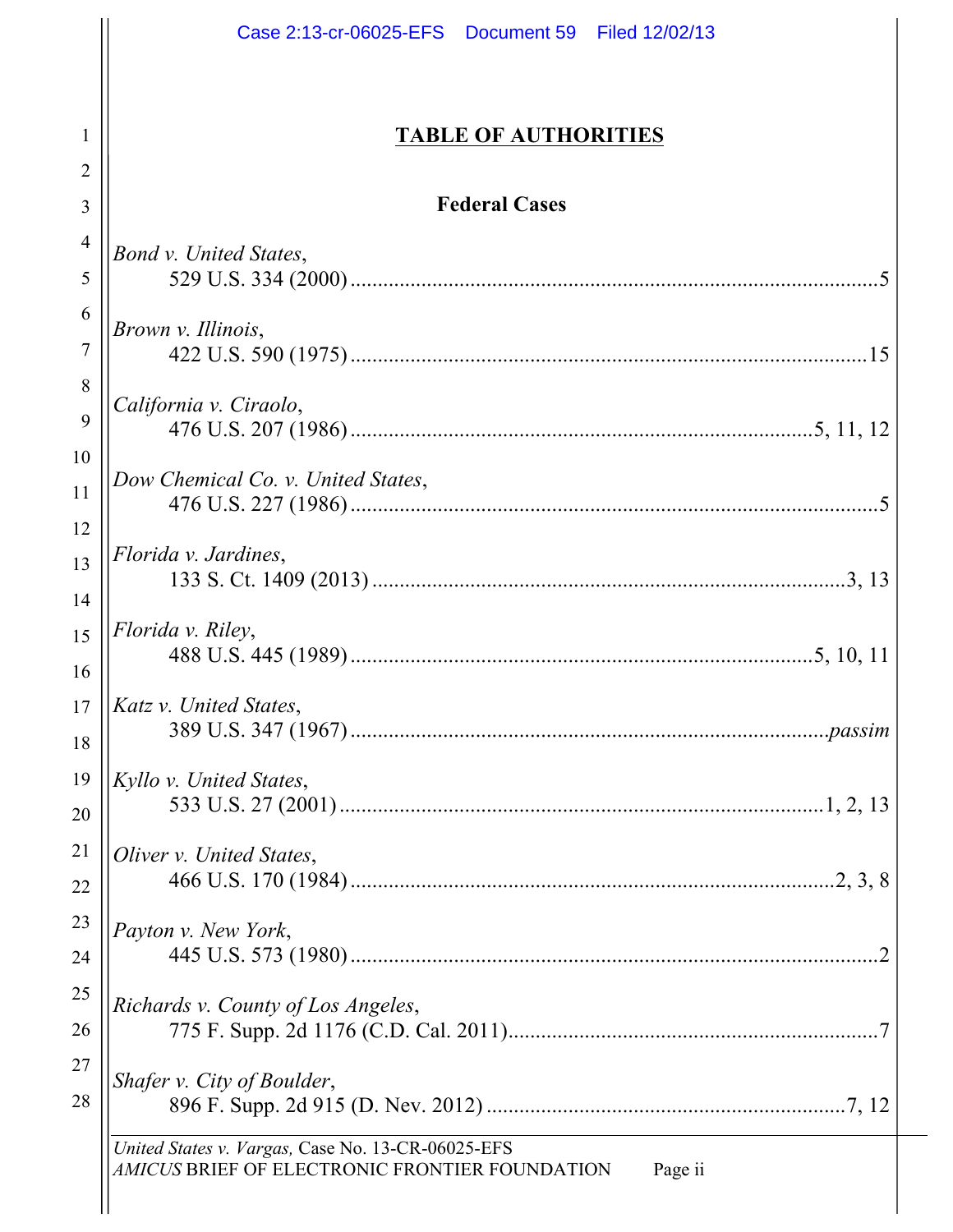| Case 2:13-cr-06025-EFS  Document 59  Filed 12/02/13                                                             |
|-----------------------------------------------------------------------------------------------------------------|
| Silverman v. United States,<br>13                                                                               |
| Trujillo v. City of Ontario,                                                                                    |
| United States v. Anderson-Bagshaw,                                                                              |
| United States v. Biasucci,                                                                                      |
| United States v. Crawford,                                                                                      |
| United States v. Cuevas-Sanchez,                                                                                |
| United States v. Dunn,                                                                                          |
| United States v. Duran-Orozco,                                                                                  |
| United States v. Falls,                                                                                         |
| United States v. Gonzalez,                                                                                      |
| United States v. Jones,                                                                                         |
| United States v. Knotts,                                                                                        |
| United States v. Koyomejian,                                                                                    |
| United States v. Vargas, Case No. 13-CR-06025-EFS<br>AMICUS BRIEF OF ELECTRONIC FRONTIER FOUNDATION<br>Page iii |

 $\mathbf{I}$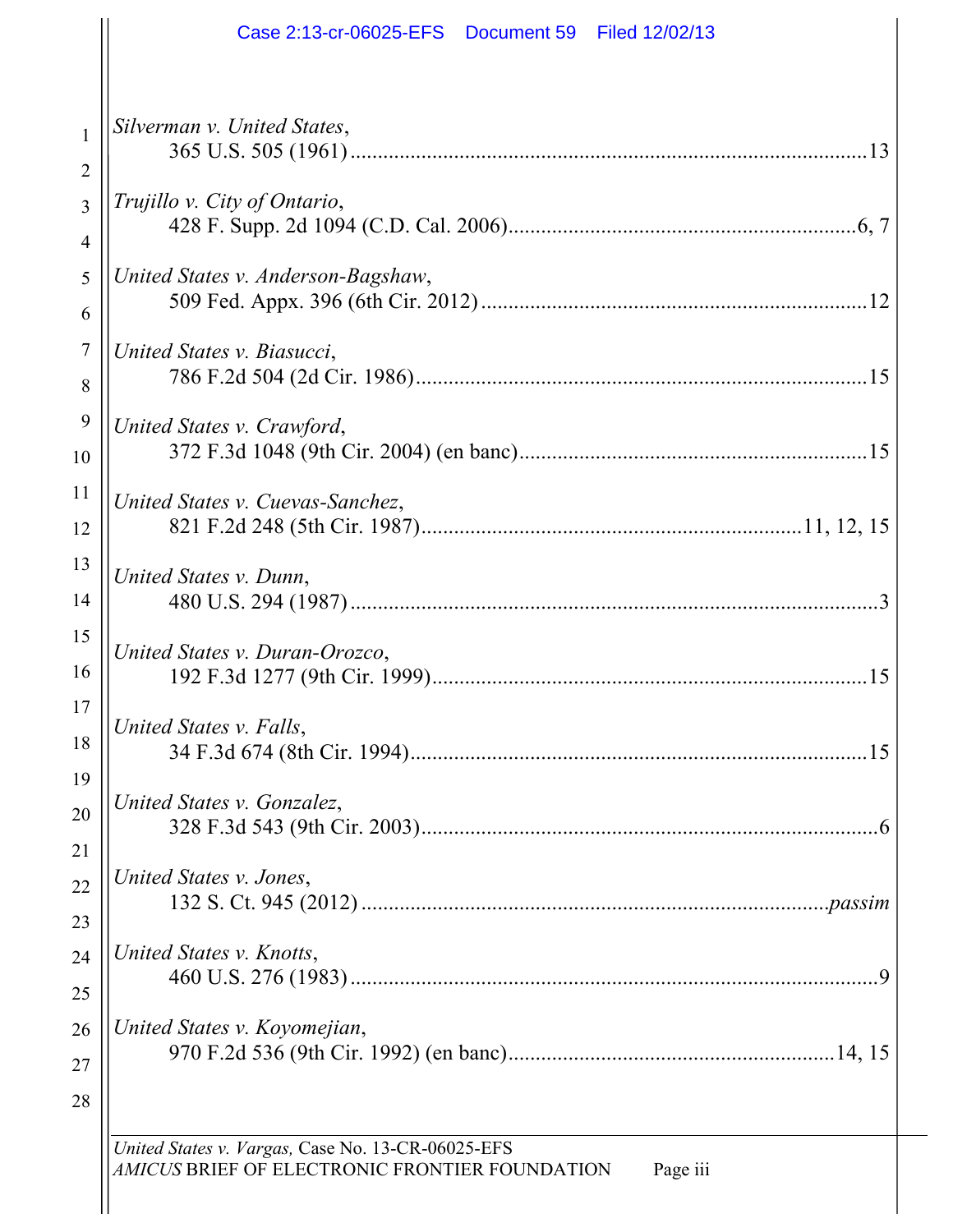|                     | Case 2:13-cr-06025-EFS  Document 59  Filed 12/02/13                                                            |
|---------------------|----------------------------------------------------------------------------------------------------------------|
| $\mathbf{1}$        | United States v. Lopez,                                                                                        |
| $\overline{2}$      |                                                                                                                |
| 3                   | United States v. Maynard,<br>615 F.3d 544 (D.C. Cir. 2010),                                                    |
| 4                   |                                                                                                                |
| 5<br>6              | United States v. McIver,                                                                                       |
| $\overline{7}$<br>8 | United States v. Mesa-Rincon,                                                                                  |
| 9<br>10<br>11       | United States v. Nerber,                                                                                       |
| 12<br>13            | United States v. Perea-Rey,                                                                                    |
| 14<br>15            | United States v. Place,                                                                                        |
| 16<br>17            | United States v. Taketa,                                                                                       |
| 18<br>19            | United States v. Torres,                                                                                       |
| 20<br>21            | United States v. Vankesteren,                                                                                  |
| 22<br>23            | United States v. Williams,<br>15                                                                               |
| 24                  |                                                                                                                |
| 25                  | <b>State Cases</b>                                                                                             |
| 26                  | Commonwealth v. Rousseau,                                                                                      |
| 27<br>28            |                                                                                                                |
|                     | United States v. Vargas, Case No. 13-CR-06025-EFS<br>AMICUS BRIEF OF ELECTRONIC FRONTIER FOUNDATION<br>Page iv |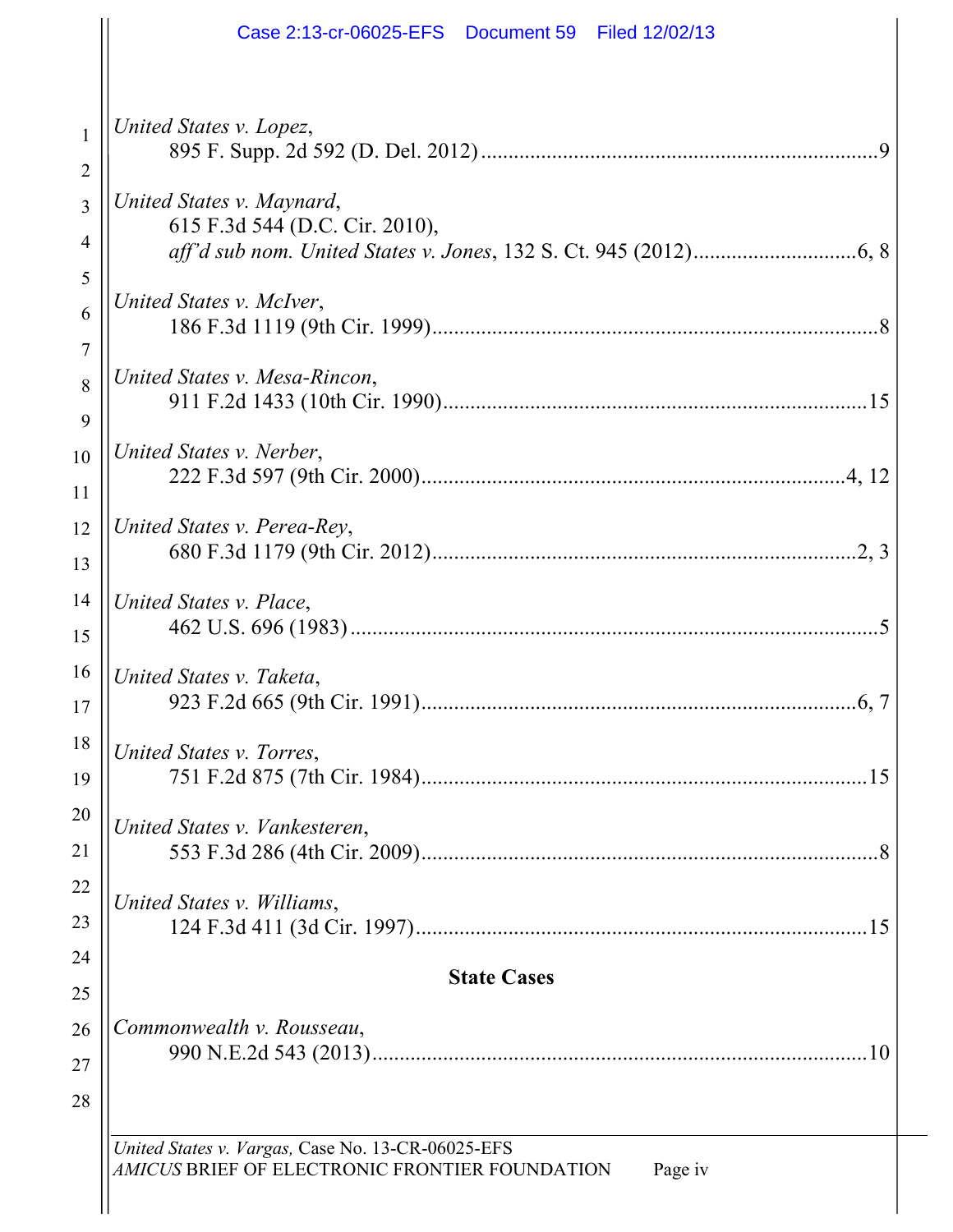|                                                                                          | Case 2:13-cr-06025-EFS  Document 59  Filed 12/02/13                                                           |
|------------------------------------------------------------------------------------------|---------------------------------------------------------------------------------------------------------------|
| $\mathbf{1}$<br>$\overline{2}$<br>3<br>$\overline{4}$<br>5<br>6<br>$\boldsymbol{7}$<br>8 | People v. Weaver,<br>State v. Campbell,<br>State v. Earls,<br>State v. Jackson,                               |
| 9<br>10                                                                                  | State v. Zahn,<br>9                                                                                           |
| 11<br>12<br>13                                                                           | <b>Federal Statutes</b>                                                                                       |
| 14<br>15<br>16                                                                           | <b>Constitutional Provisions</b>                                                                              |
| 17                                                                                       | <b>Other Authorities</b>                                                                                      |
| 18<br>19<br>20<br>21<br>22<br>23<br>24<br>25<br>26<br>27<br>28                           | Gary Fields and John R. Emshwiller, Many Failed Efforts to Count Nation's Federal                             |
|                                                                                          | United States v. Vargas, Case No. 13-CR-06025-EFS<br>AMICUS BRIEF OF ELECTRONIC FRONTIER FOUNDATION<br>Page v |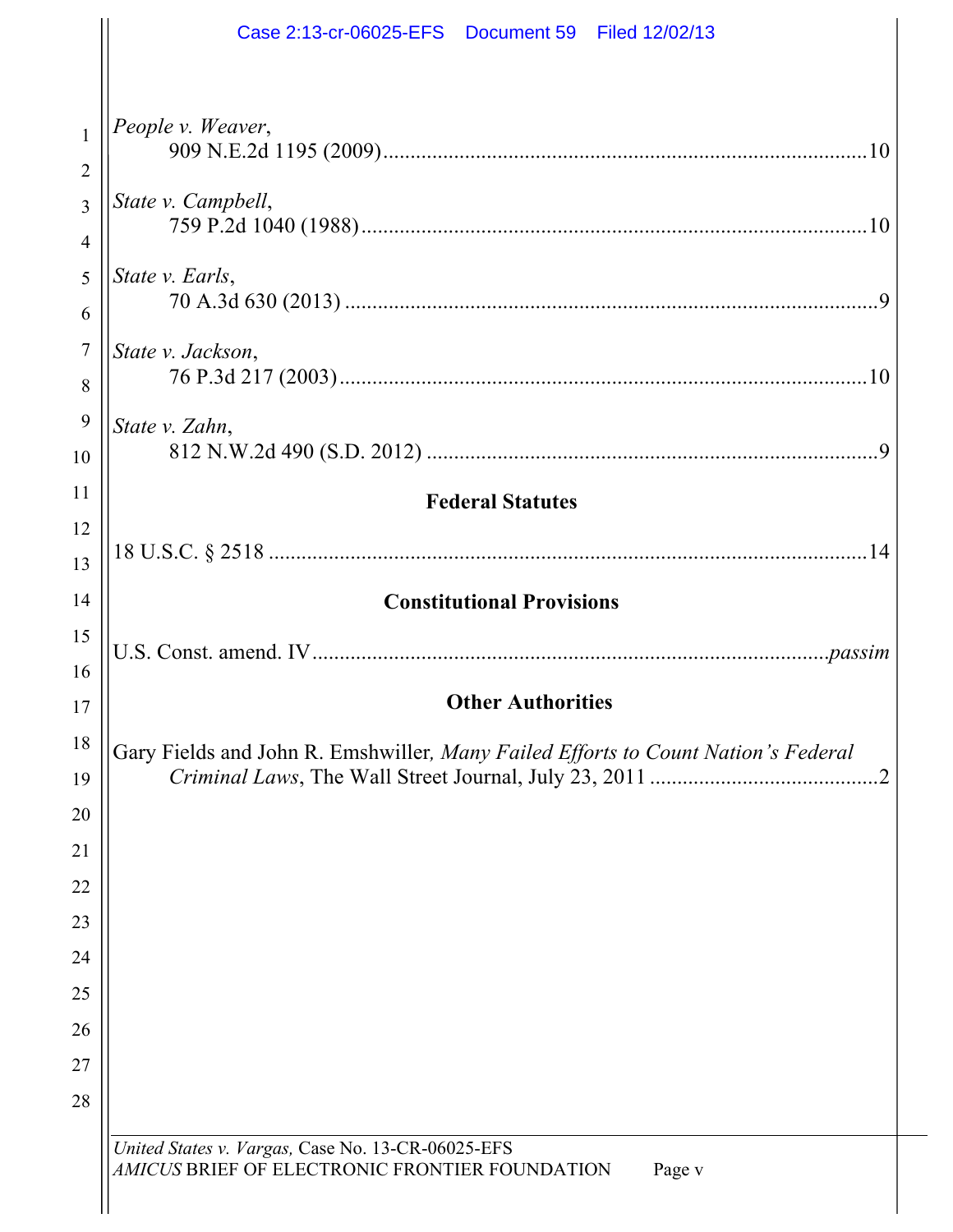## **INTRODUCTION**<sup>1</sup>

The government's warrantless use of a pole camera to monitor defendant Leonel Vargas' home for one month, requires this Court to confront the "power of technology to shrink the realm of guaranteed privacy." *Kyllo v. United States*, 533 U.S. 27, 34 (2001).

In April 2013, police officers installed a camera on top of a pole near Vargas' house at 531 Arousa Road in Pasco, Washington. Complaint at  $\P$  7. The camera was aimed at the front yard and driveway of his house, where it could see the front door and allowed officers to remotely watch the house from the police station. *Id.* at ¶ 7, 11. For almost a month, agents monitored Vargas' home around-the-clock, waiting to catch him in criminal activity. When officers finally saw Vargas firing weapons outside his home almost one month after the surveillance began, the camera allowed officers to zoom in close enough to determine the color and type of weapon he was carrying. *Id.* at ¶¶ 11, 18. The camera ultimately permitted the officers to obtain a search warrant for Vargas' home, which resulted in the seizure of the gun and drugs that form the basis of the charges against Vargas. *Id.* at ¶¶ 20-22.

But the Fourth Amendment demanded that the officers obtained a search warrant before monitoring Vargas' home for a month. Any other rule would allow the police free reign to silently watch and record those they dislike, waiting for someone to inevitably

<sup>1</sup> Counsel for *amicus curiae* thanks the Court for allowing EFF to appear as an *amicus* and would be eager to participate in oral argument during the pretrial conference on February 11, 2014, if permitted by the Court. No one, except for undersigned counsel, has authored the brief in whole or in part, or contributed money towards the preparation of this brief.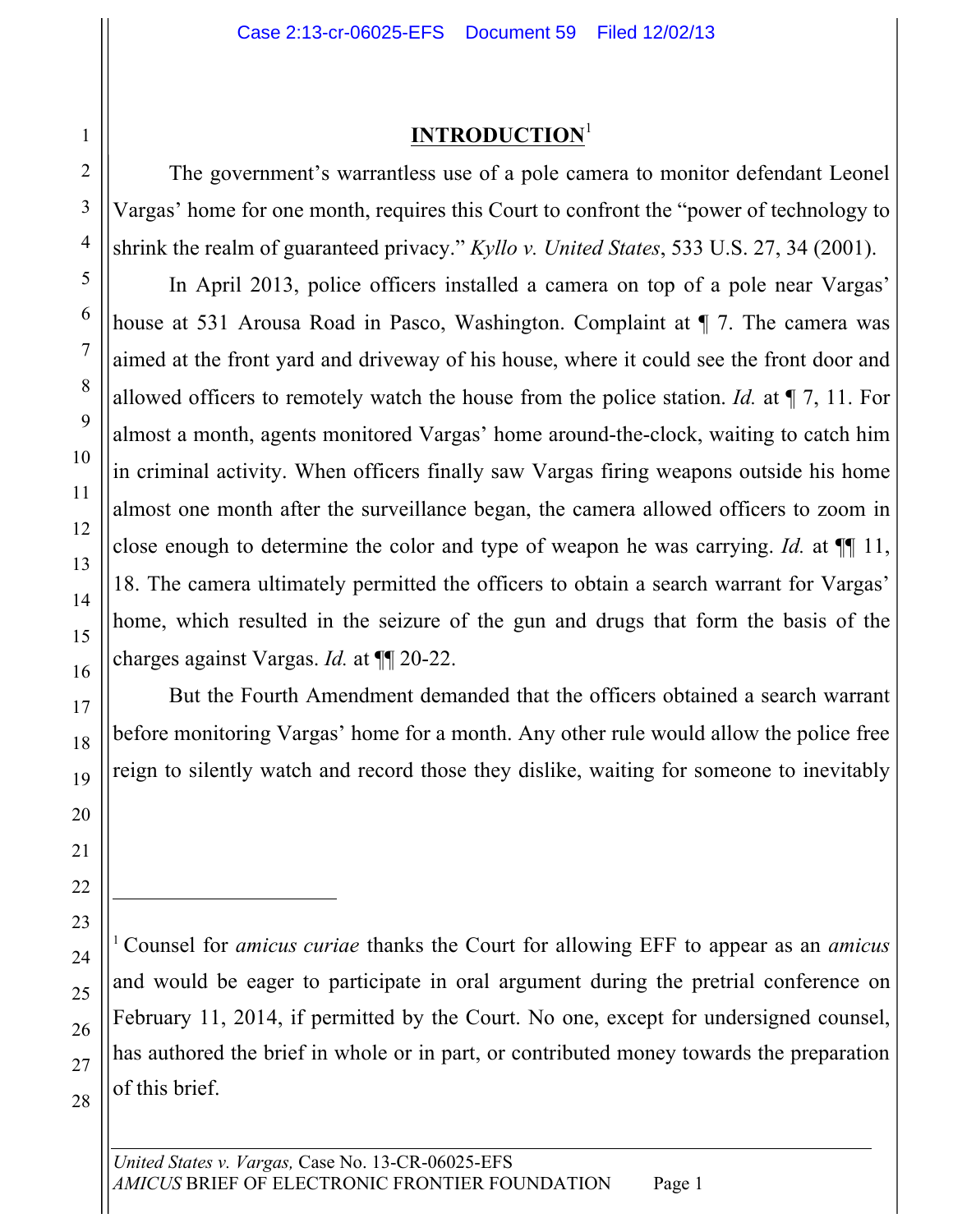commit one of the myriad federal crimes.<sup>2</sup> Thus, this Court must suppress both the video evidence and the fruits of the illegal surveillance.

#### **ARGUMENT**

The Fourth Amendment protects people in their "persons, houses, papers, and effects," from "unreasonable" searches and seizures. U.S. Const. amend. IV. A "search" occurs "when the government violates a subjective expectation of privacy that society recognizes as reasonable." *Kyllo*, 533 U.S. at 33 (citing *Katz v. United States*, 389 U.S. 347, 361 (1967) (Harlan, J., concurring)). A "search" also occurs when the government "physically occupie[s] private property for the purpose of obtaining information." *United States v. Jones*, 132 S. Ct. 945, 949 (2012). Warrantless searches inside the home are "presumptively unreasonable." *Payton v. New York*, 445 U.S. 573, 586 (1980). That extends to warrantless searches of a home's curtilage, which is considered part of the house. *United States v. Perea-Rey*, 680 F.3d 1179, 1184 (9th Cir. 2012) (citing *Oliver v. United States*, 466 U.S. 170, 180 (1984)).

The warrantless installation and use of the pole camera to record all activities in the front of Mr. Vargas's house continously for almost a month was a warrantless "search" under the Fourth Amendment, and thus unreasonable. Mr. Vargas had a reasonable expectation of privacy to be free from continuous video monitoring. Further, the installation of the pole camera allowed officers to effectively trespass into the curtilage of Vargas' home for the purpose of obtaining information about him. The fruit of that illegal search—the search warrant and the evidence obtained during its

<sup>2</sup> *See* Gary Fields and John R. Emshwiller*, Many Failed Efforts to Count Nation's Federal Criminal Laws*, The Wall Street Journal, July 23, 2011, http://online.wsj.com/news/articles/SB1000142405270230431980457638960107972892 0 (estimating 3,000 federal crimes).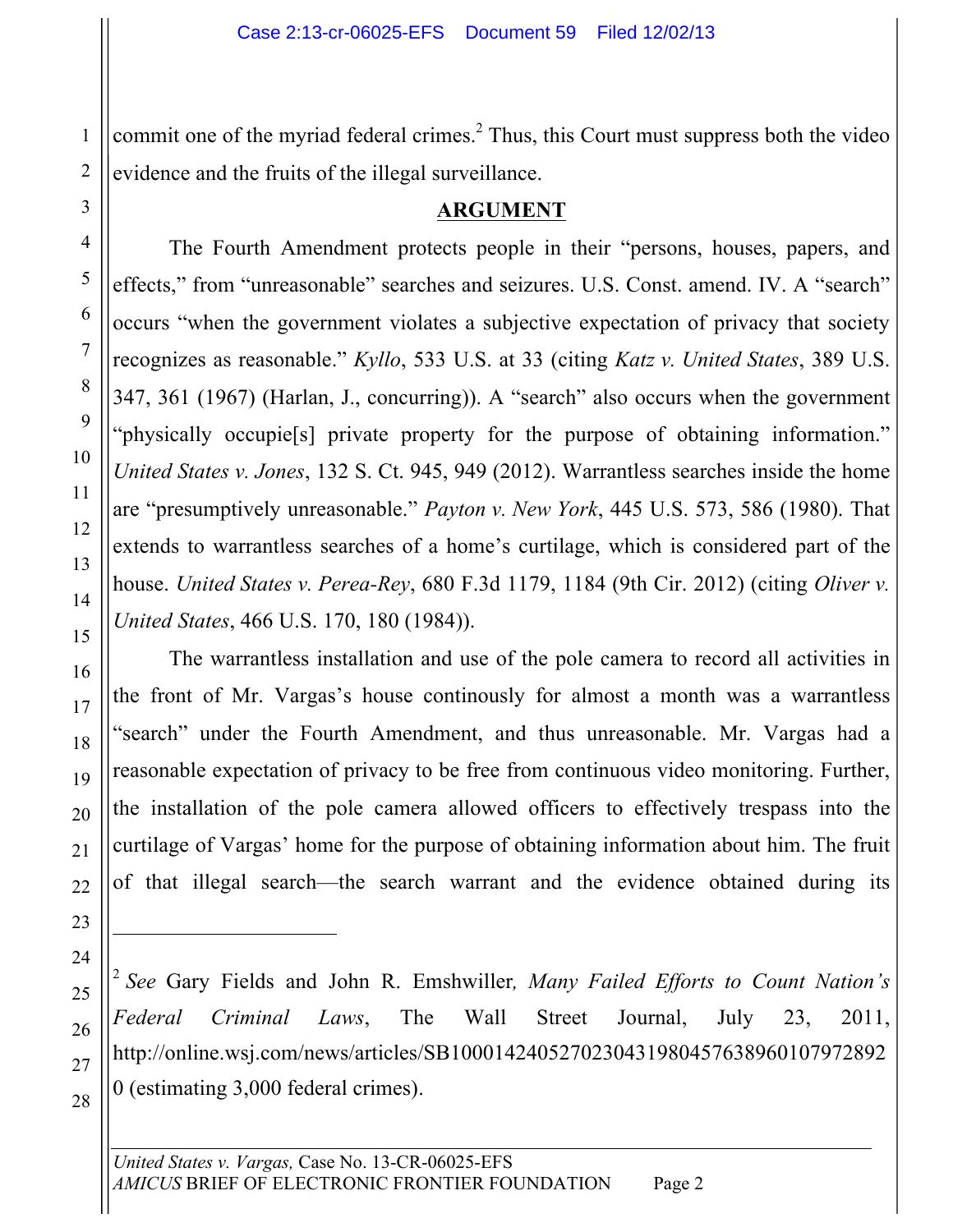execution—must be suppressed.

# **A. The Front Yard, Driveway and Front Door Were Constitutionally Protected "Curtilage."**

At the outset, it is important to note the camera was aimed at and recorded activity occurring in the constitutionally protected "curtilage" of Vargas' home. The Supreme Court recently explained that the "front porch is the classic exemplar of an area adjacent to the home and 'to which the activity of home life extends,'" and thus qualifies as "curtilage" protected under the Fourth Amendment. *Florida v. Jardines*, 133 S. Ct. 1409, 1415 (2013) (quoting *Oliver*, 466 U.S. at 182, n. 12); *see also Perea-Rey*, 680 F.3d at 1184-85 (carport attached to the front of the home qualified as "curtilage"). To determine whether an area surrounding a home meets the definition of curtilage, courts look to four factors: "the proximity of the area claimed to be curtilage to the home, whether the area is included within an enclosure surrounding the home, the nature of the uses to which the area is put, and the steps taken by the resident to protect the area from observation by people passing by." *United States v. Dunn*, 480 U.S. 294, 301 (1987).

The area recorded by the video camera in this case clearly meets these four factors. The pole camera provided officers with a view of an area very close to Vargas' home, including "the front yard and driveway area" and the "front door of the residence." Complaint at ¶ 7. Moreover, the area was included in an enclosure surrounding the house because it was physically connected to the house itself. The front driveway and front door of the house, where the resident of the home meets and greets guests and enters and exits the home, are areas "to which the activity of home life extends." *Jardines*, 133 S. Ct. at 1415. Finally, although Mr. Vargas did not have a fence surrounding his front yard, the house was in such an isolated area that it was reasonable for him to expect that not many people passing by would observe it or enter onto his property.

28

Since the area recorded clearly was the "curtilage" of Vargas' home, it was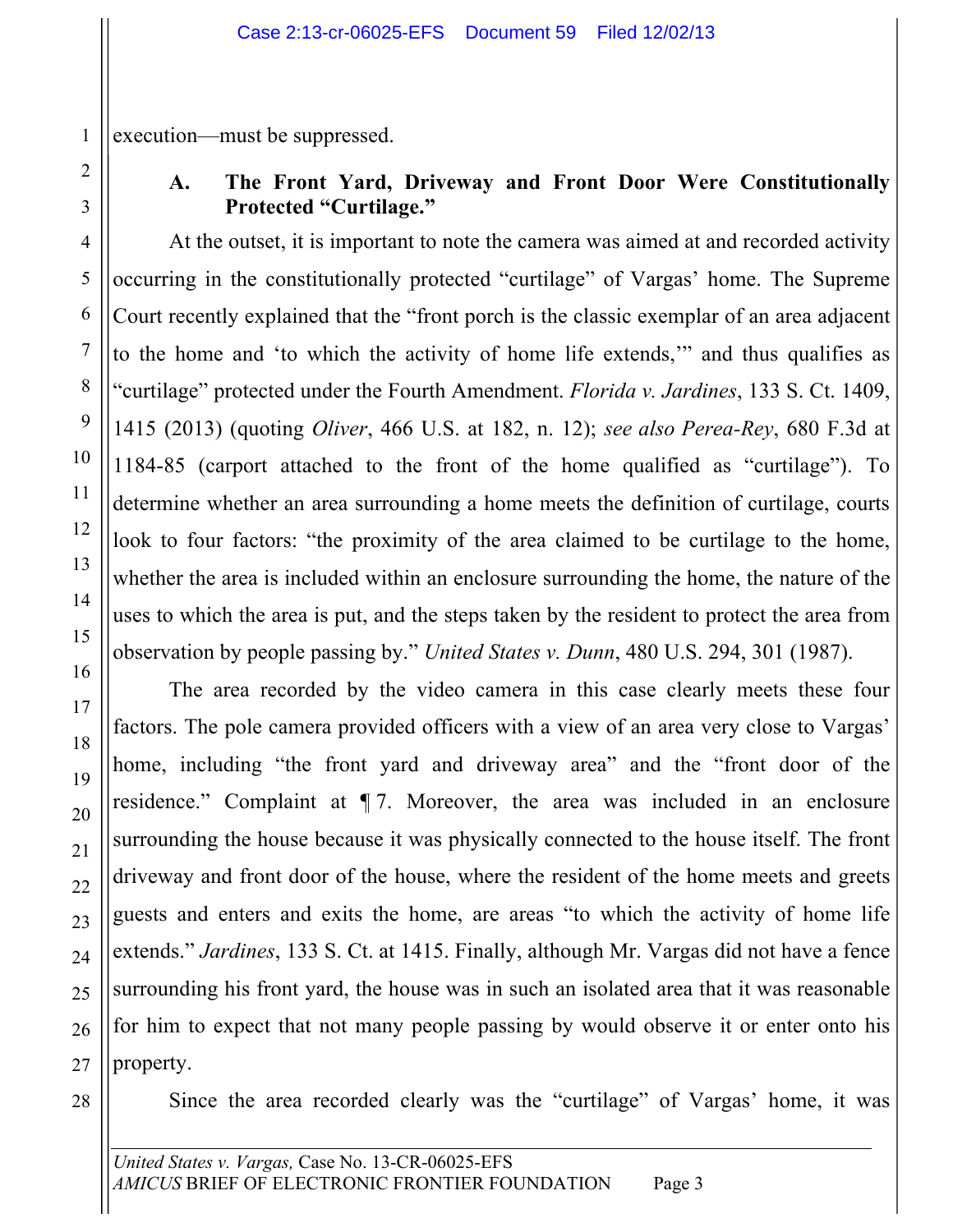subject to Fourth Amendment protection.

# **B. Because Vargas Could Reasonably Expect that He Would Not Be Subjected to Invasive, Around the Clock Monitoring, the Month Long Video Surveillance Violated His Reasonable Expectation of Privacy.**

1. Due to the Extremely Intrusive Nature of Secret Video Recording, Warrantless Use of Such a Camera Violates a Person's Reasonable Expectation of Privacy.

Secretly video recording an individual in his home is one of the most invasive forms of electronic surveillance possible. With video surveillance, officers can capture the details of a person's life, whether big or small, in high definition. They can enhance their senses by cataloging details that could be easily forgotten. They can silently rewind and rewatch over and over again without being detected. These concerns are amplified when it comes to video surveillance of a person's home, even if the footage captures the curtilage, rather than the interior of the home.

The Ninth Circuit has made clear "the legitimacy of a citizen's expectation of privacy in a particular place may be affected by the nature of the intrusion that occurs." *United States v. Nerber*, 222 F.3d 597, 601 (9th Cir. 2000). This comes from *Katz* itself, which found a person had a reasonable expectation of privacy in a phone call placed from a public phone booth. Because the "Fourth Amendment protects people, not places[,]" what a person "seeks to preserve as private, even in an area accessible to the public, may be constitutionally protected." *Katz*, 389 U.S. at 351. Even though the booth was accessible to the public and could be observed from the street, the intrusiveness of eavesdropping on an otherwise private conversation meant the Fourth Amendment applied.

Since *Katz*, the Supreme Court has repeatedly looked at the intrusiveness of the government's action when assessing whether an expectation of privacy is reasonable. *See generally Nerber*, 222 F.3d at 600-03 (citing *United States v. Place*, 462 U.S. 696,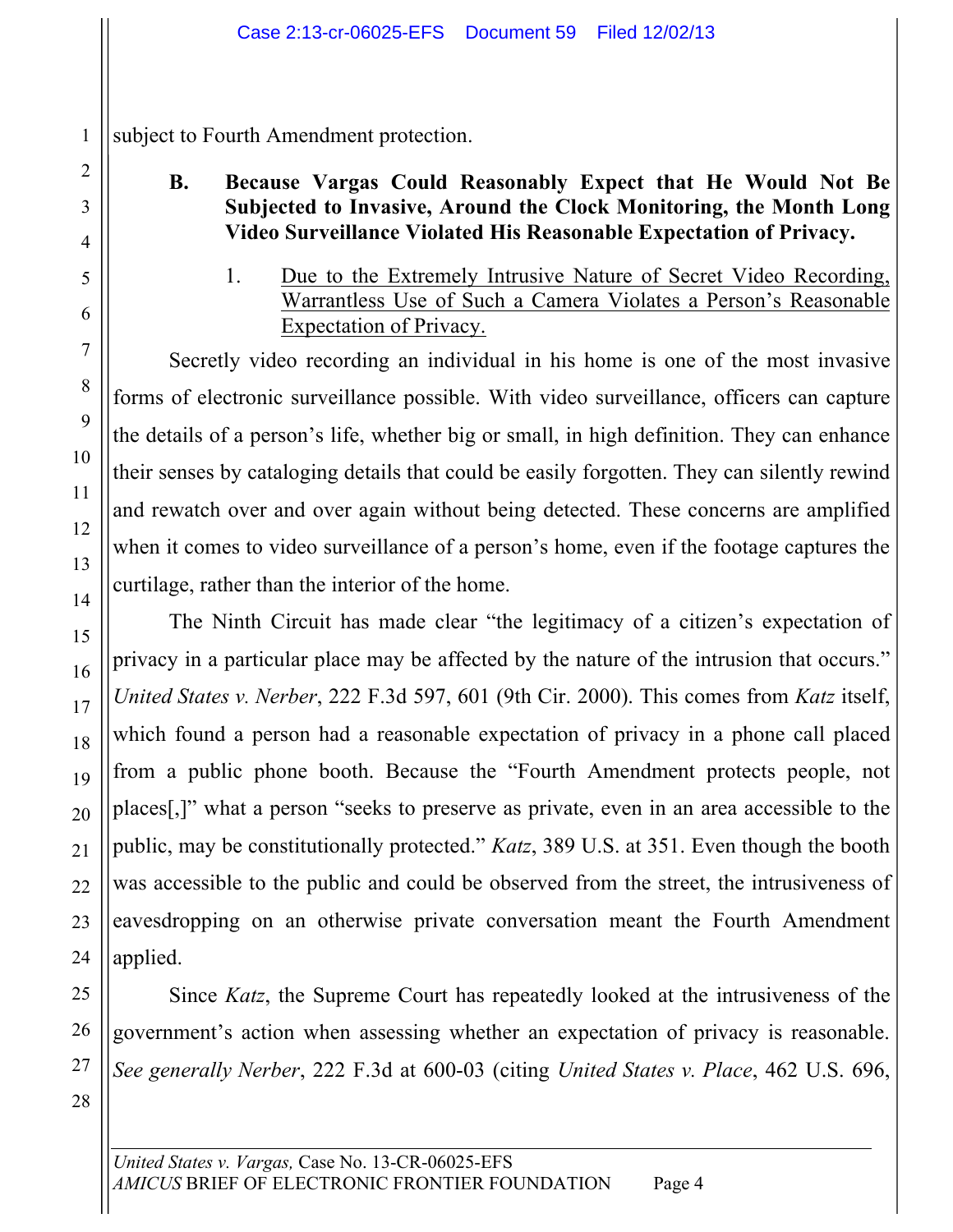707 (1983) and *Bond v. United States*, 529 U.S. 334, 337 (2000)). Supreme Court decisions approving warrantless surveillance by airplane confirms this.

In *California v. Ciraolo*, 476 U.S. 207 (1986), officers flew a plane 1000 feet above the defendant's home, observing and taking pictures of marijuana being grown in the backyard. 476 U.S. at 209. The Supreme Court ruled that anyone flying over the area could have seen what the officers observed, and therefore the officers' actions did not violate the Fourth Amendment. *Id.* at 213-14. However, the Court recognized that aerial observation "of curtilage may become invasive, either due to physical intrusiveness or through modern technology which discloses to the senses those intimate associations, objects or activities otherwise imperceptible to police or fellow citizens." *Id.* at 215. Similarly, in *Dow Chemical Co. v. United States*, 476 U.S. 227 (1986), while the Court ultimately approved the warrantless surveillance of an industrial complex because the photographs did not capture "intimate details," the Court cautioned that "surveillance of private property by using highly sophisticated surveillance equipment not generally available to the public, such as satellite technology, might be constitutionally proscribed absent a warrant." *Id.* at 238; *see also Florida v. Riley*, 488 U.S. 445, 452 (1989) (plurality opinion) (upholding warrantless visual surveillance of greenhouse by helicopter since "no intimate details connected with the use of the home or curtilage were observed").

Prolonged and pervasive video monitoring of the front door and front yard of the home exponentially increases the intrusiveness of the government's action because it records intimate details connected with the use of the home and curtilage, including "associations, objects or activities otherwise imperceptible to police or fellow citizens." *Ciraolo*, 476 U.S. at 215, n.3. It permits the government to know who visits and associates with the homeowner, when that person comes and goes from their home, and the routes they take. The invasiveness is further amplified when video surveillance is continuous. "Prolonged surveillance reveals types of information not revealed by short-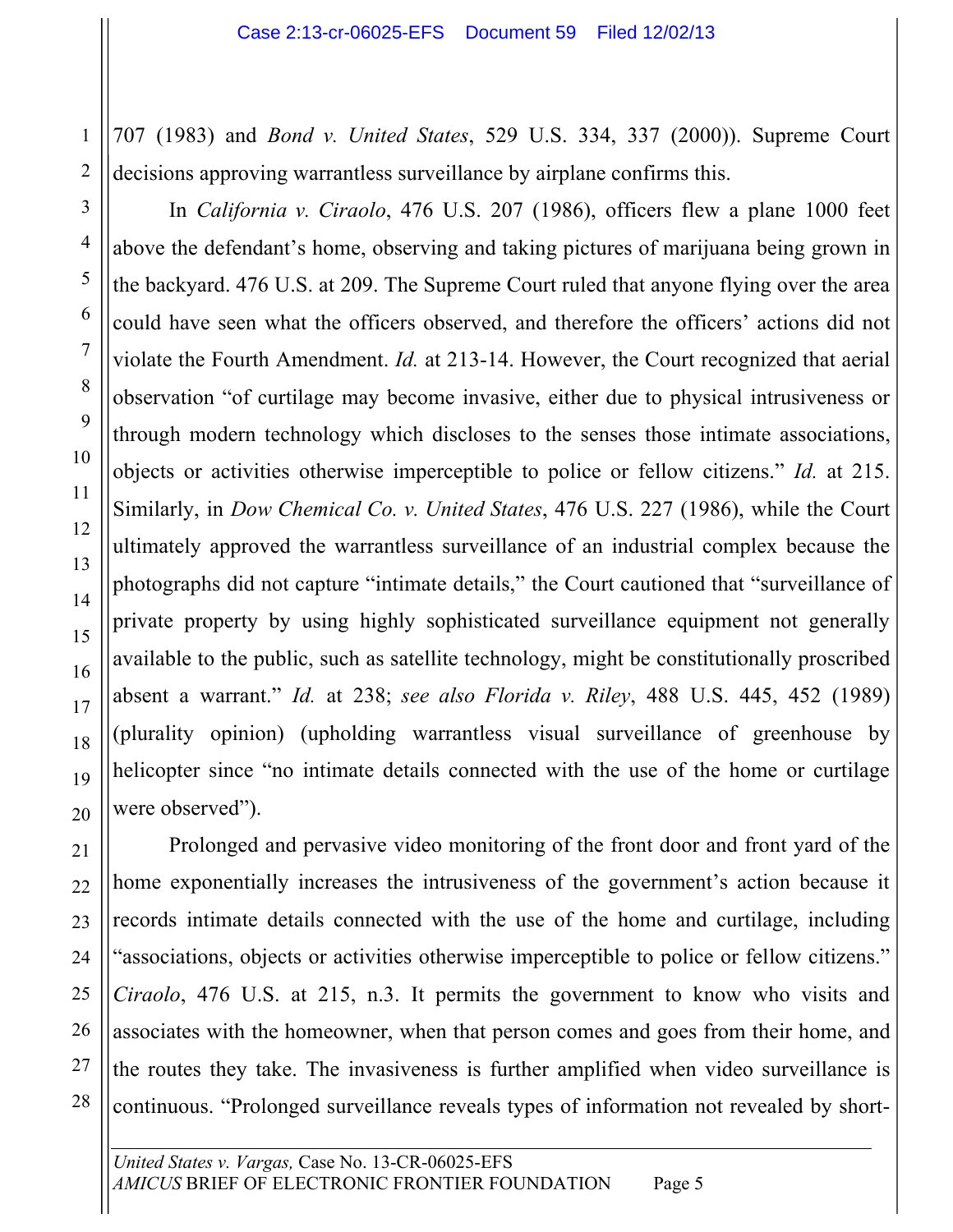term surveillance, such as what a person does repeatedly, what he does not do, and what he does ensemble." *United States v. Maynard*, 615 F.3d 544, 562 (D.C. Cir. 2010), *aff'd sub nom. United States v. Jones*, 132 S. Ct. 945 (2012).

Courts have consistently expressed concerns about the government's unsupervised use of covert video surveillance. The Ninth Circuit has specifically noted there is "a stronger claim to a reasonable expectation of privacy from video surveillance than against a manual search." *United States v. Gonzalez*, 328 F.3d 543, 548 (9th Cir. 2003). Because of its intrusiveness, the Ninth Circuit has permitted defendants to raise Fourth Amendment challenges to video surveillance that may be foreclosed to other, less invasive surveillance techniques.

For example, in *United States v. Taketa*, 923 F.2d 665 (9th Cir. 1991) agents broke into a DEA agent's office to physically search and install a secret video camera to investigate criminal activity. 923 F.2d at 668-69. The surveillance captured the activities of both the occupant of the office and a co-worker. *Id.* at 677. The Ninth Circuit held that although the co-worker did not have standing to challenge the physical search of the office, he did have standing to challenge the video surveillance since he had a reasonable expectation of privacy against being videotaped in the office. *Id.* at 676-77. The court noted "[p]ersons may create temporary zones of privacy within which they may not reasonably be videotaped, however, even when that zone is a place they do not own or normally control, and in which they might not be able reasonably to challenge a search at some other time or by some other means." *Id.* at 677.

In *Trujillo v. City of Ontario*, 428 F. Supp. 2d 1094 (C.D. Cal. 2006), police officers sued the city and department for violating the Fourth Amendment when they discovered a covert video camera was installed in the officers' locker room. 428 F. Supp. 2d at 1097. The defendants argued the officers had a diminished expectation of privacy in the locker room because the room was accessible to visitors and other employees, and the camera only recorded public areas, and not any restrooms or shower stalls. *Id.* at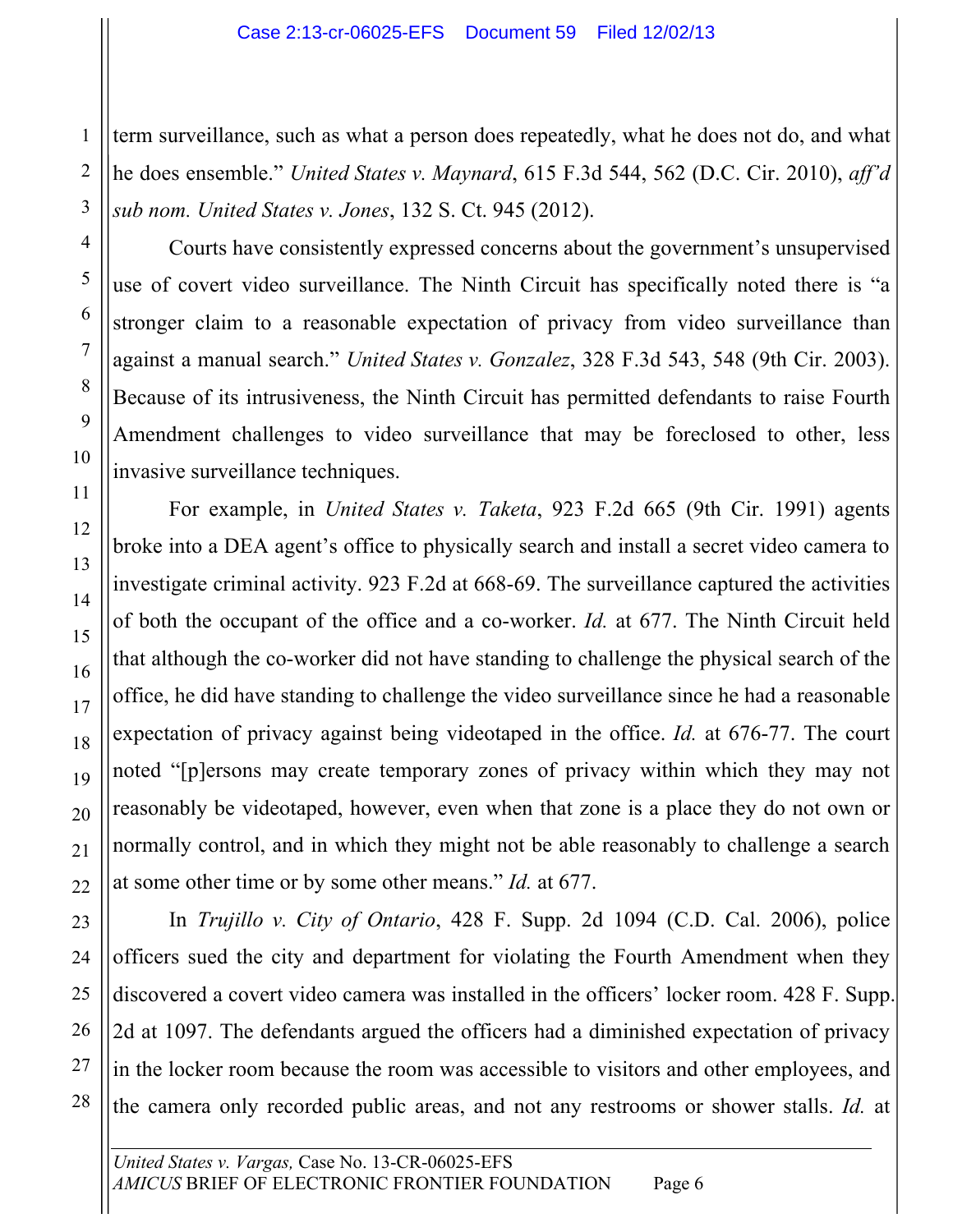1099, 1104. But the district court disagreed, ruling the officers had an expectation of privacy even if they knew there were others in the locker room because the video surveillance "distinguishe[d] this search from an average visual search and [wa]s far more intrusive than a search of someone's property." *Id.* at 1107 (citing *Taketa*, 923 F.2d at 677); *see also Richards v. County of Los Angeles*, 775 F. Supp. 2d 1176, 1184-86 (C.D. Cal. 2011) (surreptitious video recording of a "dispatch" room shared by public employees violated Fourth Amendment).

Similar to what occurred here, in *Shafer v. City of Boulder*, 896 F. Supp. 2d 915 (D. Nev. 2012), the district court found a Fourth Amendment violation when the government provided a private citizen with video equipment that the citizen installed to allow the police to look into his neighbor's backyard. *Id.* at 928. The court found the surveillance, which lasted for 56 days, intruded upon the neighbor's expectation of privacy in part because of the "intensity of the surveillance[,]" noting that the camera was "long range" and "contained superior video recording capabilities than a video camera purchased from a department store." *Id.* at 932.

These cases make clear that the invasiveness of secret video surveillance means the continuous recording of the constitutionally protected curtilage of a person's home without a search warrant violates the Fourth Amendment.

> 2. Even if the Curtilage of Vargas' Home Was Exposed to the Public, He Did Not Actually Expose His Home to Constant Video Surveillance.

No person expects that the front of his home will be exposed to video-recorded police surveillance all day, every day for more than a month. The government's primary argument in its opposition to Vargas' motion to suppress is that there is no expectation of privacy to be free from video recordings that only capture "activities that could otherwise be seen by the naked eye from any passerby." Government's Response to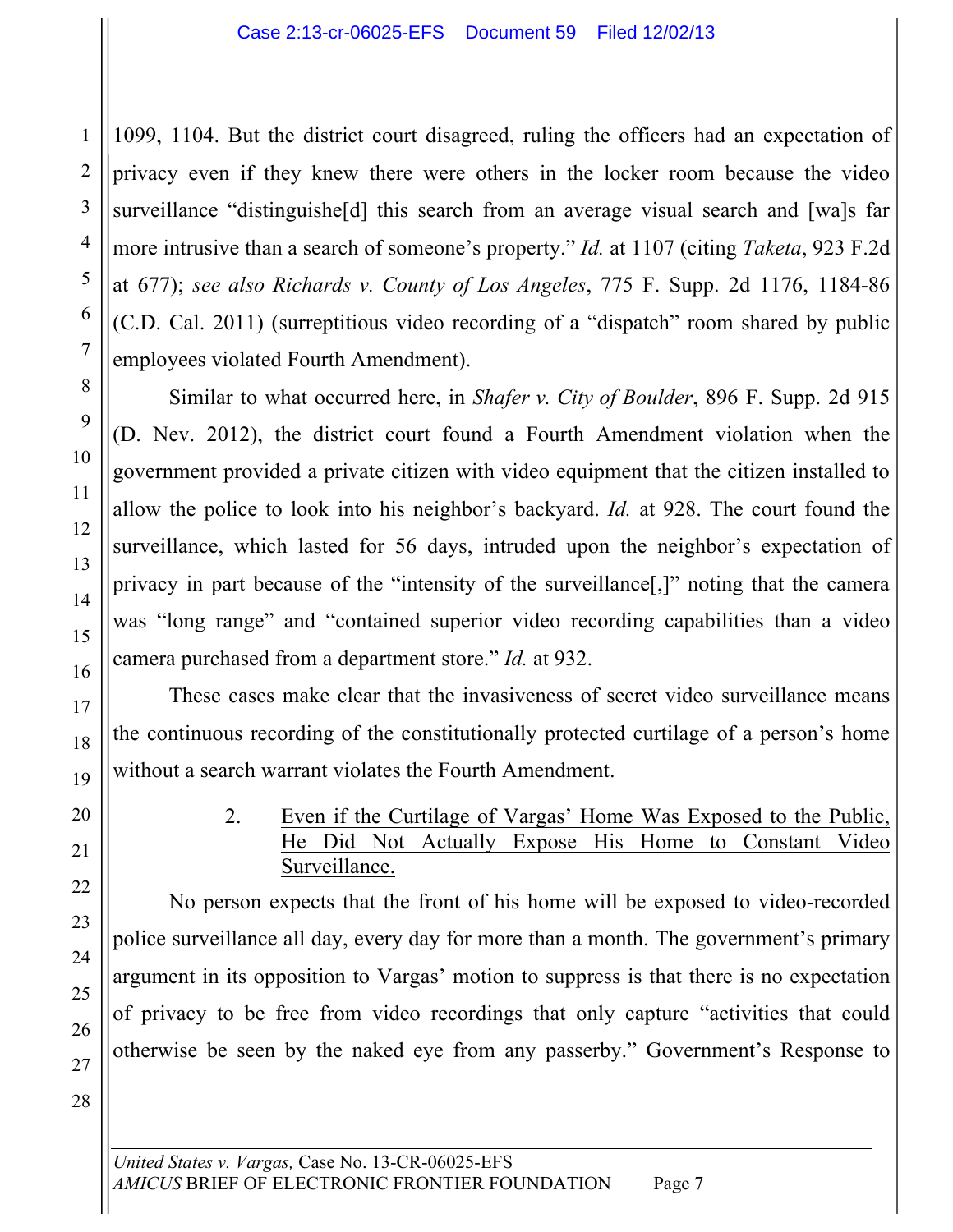Defendant's Motion Suppress, ECF No. 48 ("Gov. Response") at 2.<sup>3</sup> According to the government, regardless of whether Vargas was in the curtilage of his home or not, when Vargas "conducted target practice near a road where [he] could easily be observed, [he] exposed [his] activities to the public." Gov. Response at 4.

But in determining whether something is "exposed" to the public, the Court must "ask not what another person can physically and may lawfully do but rather what a reasonable person expects another might actually do." *Maynard*, 615 F.3d at 559. Stated differently, whether something is exposed to the public "depends not upon the theoretical possibility, but upon the actual likelihood, of discovery by a stranger." *Id.* at 560. This approach to the Fourth Amendment is consistent with the Supreme Court's recent decision in *Jones* concerning GPS tracking.

While the majority opinion in *Jones* held that the installation of a GPS device onto a car was a trespass onto private property, 132 S. Ct. at 954, Justices Alito and Sotomayor's concurring opinions—constituting five members of the Court demonstrated that a majority of the Justices were concerned with the capabilities of

<sup>3</sup> The government also cites two cases, *United States v. Vankesteren*, 553 F.3d 286 (4th Cir. 2009) and *Oliver*, 466 U.S. at 170, to suggest the pole camera only recorded activity occurring in "open fields," an area that is not protected by the Fourth Amendment. *See*  Gov. Response at 2; *Oliver*, 466 U.S. at 179. But as explained above, the camera was clearly pointed at and recorded activities occurring in the curtilage of Vargas' home, and thus the open fields cases do not apply here. *See Vankesteren*, 533 F.3d at 290 ("…camera was not placed within or even near the curtilage of his home."); *see also United States v. McIver*, 186 F.3d 1119 (9th Cir. 1999) (no Fourth Amendment violation when officers used video camera without a warrant to capture defendants growing marijuana on government park land open to the public).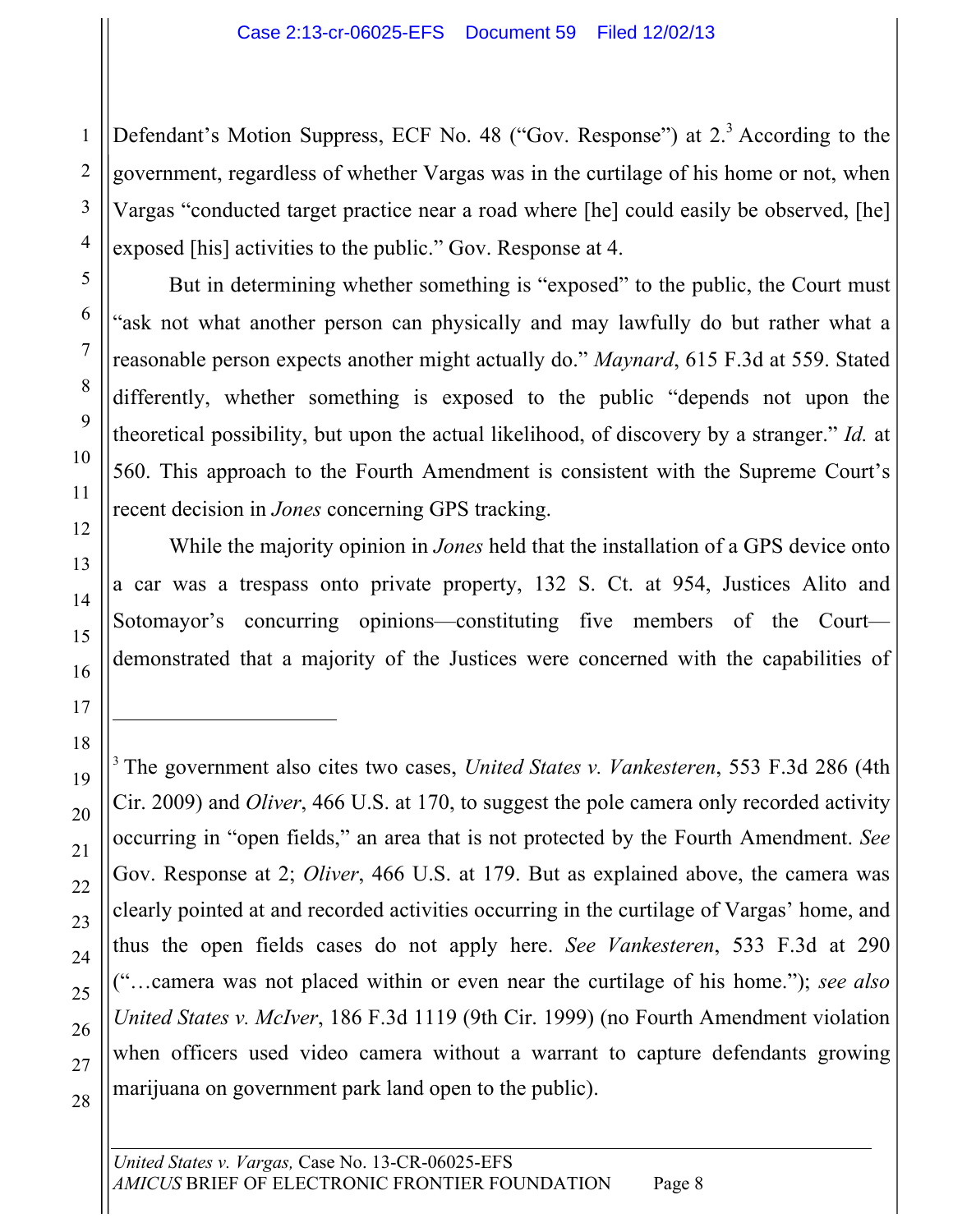technology to cheaply and efficiently aggregate reams of data to create new and unknown intrusions into previously private places. *See id.* at 954-57 (Sotomayor, J., concurring) and 957-64 (Alito, J., concurring in the judgment). Although a person exposes small details of their public movements and may have no reasonable expectation of privacy in those movements, *see United States v. Knotts*, 460 U.S. 276, 281 (1983), aggregating those movements through technologies that can reveal much more than discrete pieces of information raises different Fourth Amendment concerns. *See Jones*, 132 S. Ct. at 956 (Sotomayor, J., concurring) (technology advances that make "available at a relatively low cost such a substantial quantum of intimate information about any person" to the Government "may alter the relationship between citizen and government in a way that is inimical to democratic society.") (citations and quotations omitted).

Both concurring opinions in *Jones* doubted that people reasonable expect that their public movements could be aggregated and monitored for an extensive period of time. Justice Sotomayor's opinion questioned "whether people reasonably expect that their movements will be recorded and aggregated in a manner that enables the Government to ascertain . . . their political and religious beliefs, sexual habits, and so on." *Jones*, 132 S. Ct. at 956 (Sotomayor, J., concurring); *see also id.* at 964 (Alito, J., concurring) (noting that "society's expectation has been that law enforcement agents and others would not . . . secretly monitor and catalogue every single movement of an individual's car for a very long period").

Since *Jones*, numerous courts have relied on these concurring opinions to find that prolonged surveillance of a person's public movements is a "search" under *Katz* because a reasonable person does not *actually* expect that the totality of their movements will be revealed over an extended period of time. *See, e.g., State v. Zahn*, 812 N.W.2d 490, 496 (S.D. 2012); *United States v. Lopez*, 895 F. Supp. 2d 592, 602 (D. Del. 2012); *see also State v. Earls*, 70 A.3d 630, 642 (2013) (relying on concurring opinions in *Jones* to find prolonged location monitoring through cell site data a "search" under state constitution);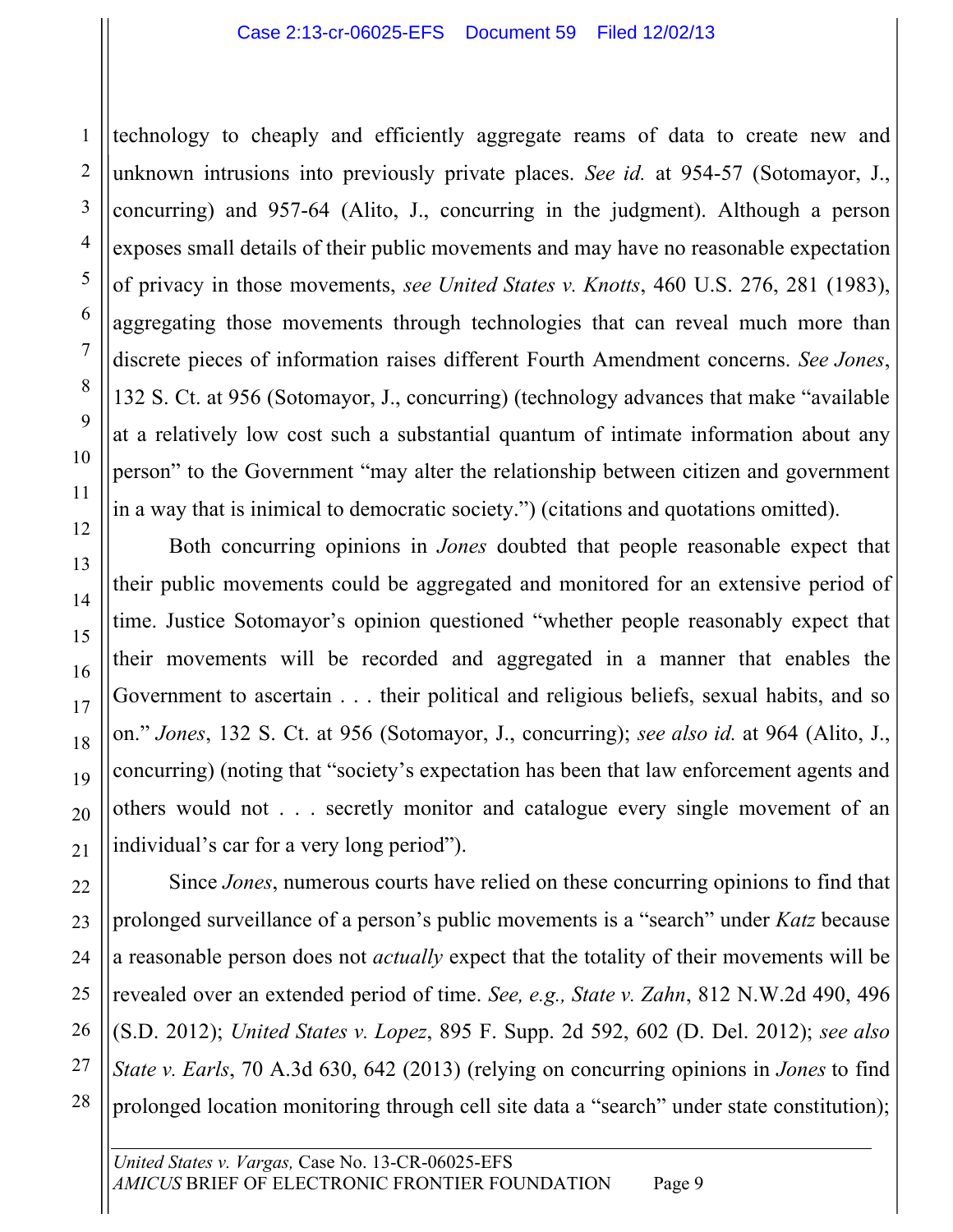*Commonwealth v. Rousseau*, 990 N.E.2d 543, 553 (2013) (relying on *Jones* concurring opinions to find prolonged GPS surveillance a "search" under state constitution).4

This Court should reach the same conclusion with respect to video surveillance. Just as a person would not expect their public movements to be tracked continuously for a month and thus does not actually "expose" these movements to others, no member of the public actually expects that their home would be subject to continuous, around-theclock video surveillance through the use of a pole camera and thus does not "expose" the full mosaic of activities that occur there to others. While Vargas may have expected passersby to casually glance at the front of his home for brief fleeting moments, he could not have expected someone to use a video camera to record all activities occurring outside his home continuously for more than a month. The Supreme Court has already explained that with aerial observation of a person's home, what matters is the actual, not theoretical, likelihood of being watched by the government.

In *Florida v. Riley*, a plurality of the Supreme Court found that visual surveillance without a search warrant by a helicopter flying 400 feet above a greenhouse did not violate the Fourth Amendment. 488 U.S. at 445-46. The plurality opinion noted that any member of the public could have flown over the property and observed the greenhouse, particularly because nothing suggested the helicopter was flying outside of FAA regulations. *Id.* at 450-51. But in a concurring opinion that provided the crucial fifth vote upholding the surveillance, Justice O'Connor explained that just because a helicopter "could conceivably observe the curtilage at virtually any altitude or angle" did not

<sup>4</sup> Even before *Jones*, a number of state courts found GPS surveillance to be a "search" under their state constitutions for that same reason. *See, e.g., People v. Weaver*, 909 N.E.2d 1195 (2009); *State v. Campbell*, 759 P.2d 1040 (1988); *State v. Jackson*, 76 P.3d 217 (2003).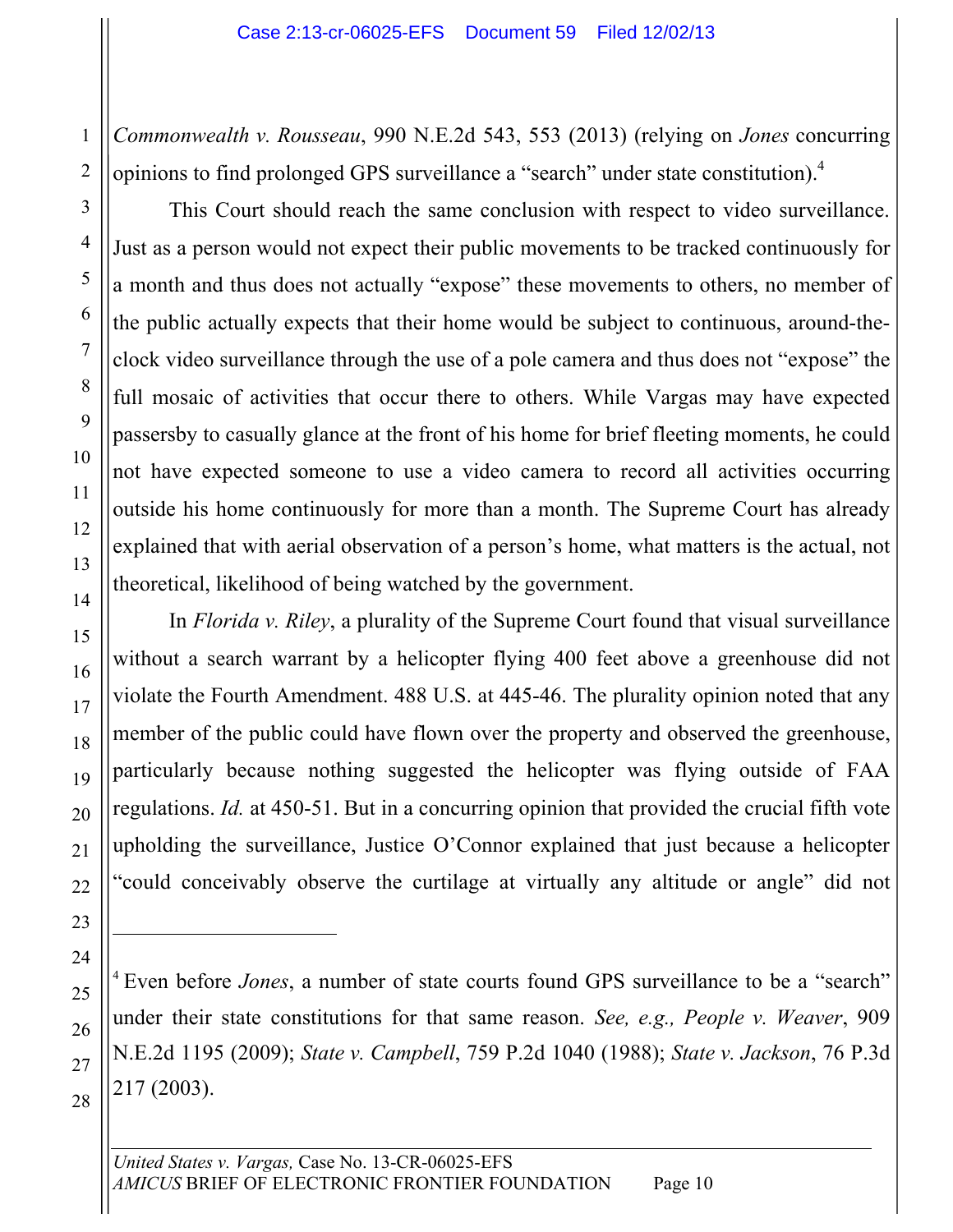necessarily mean there was no expectation of privacy from observation. *Id.* at 454 (O'Connor, J., concurring). Instead, "consistent with *Katz*, we must ask whether the helicopter was in the public airways at an altitude at which members of the public travel with sufficient regularity that Riley's expectation of privacy from aerial observation" was unreasonable. *Id.* (citing *Katz*, 389 U.S. at 361). Thus, it was not "conclusive that police helicopters may often fly at 400 feet" because "if the public rarely, if ever, travels overhead at such altitudes, the observation cannot be said to be from a vantage point generally used by the public" and therefore the area would not be exposed to the public. *Riley*, 488 U.S. at 454. She noted that there was no evidence that suggested helicopters do not routinely fly at that altitude, and thus the surveillance was permissible. *Id.* at 455.

Conversely, a person does not expect the front of their home to be exposed to the police all day, every day for more than a month. For that reason, the Fifth Circuit ruled in *United States v. Cuevas-Sanchez*, 821 F.2d 248 (5th Cir. 1987) that the use of a pole camera to record activities occurring in the defendant's front yard was a "search" under the Fourth Amendment. *Id.* at 251. It distinguished *Ciraolo* by noting "unlike in *Ciraolo*, the government's intrusion is not minimal" and was not "a one-time overhead flight or a glance over the fence by a passer-by." *Id.* It found *Ciraolo* did not authorize "any type of surveillance whatever just because one type of minimally-intrusive aerial observation is possible." *Id.* Instead, the court looked to expectations of society and found that continuous video surveillance of a person's backyard conducted by a pole camera "provokes an immediate negative visceral reaction," "raises the spectre of the Orwellian state" and, most importantly, violates the Fourth Amendment if not authorized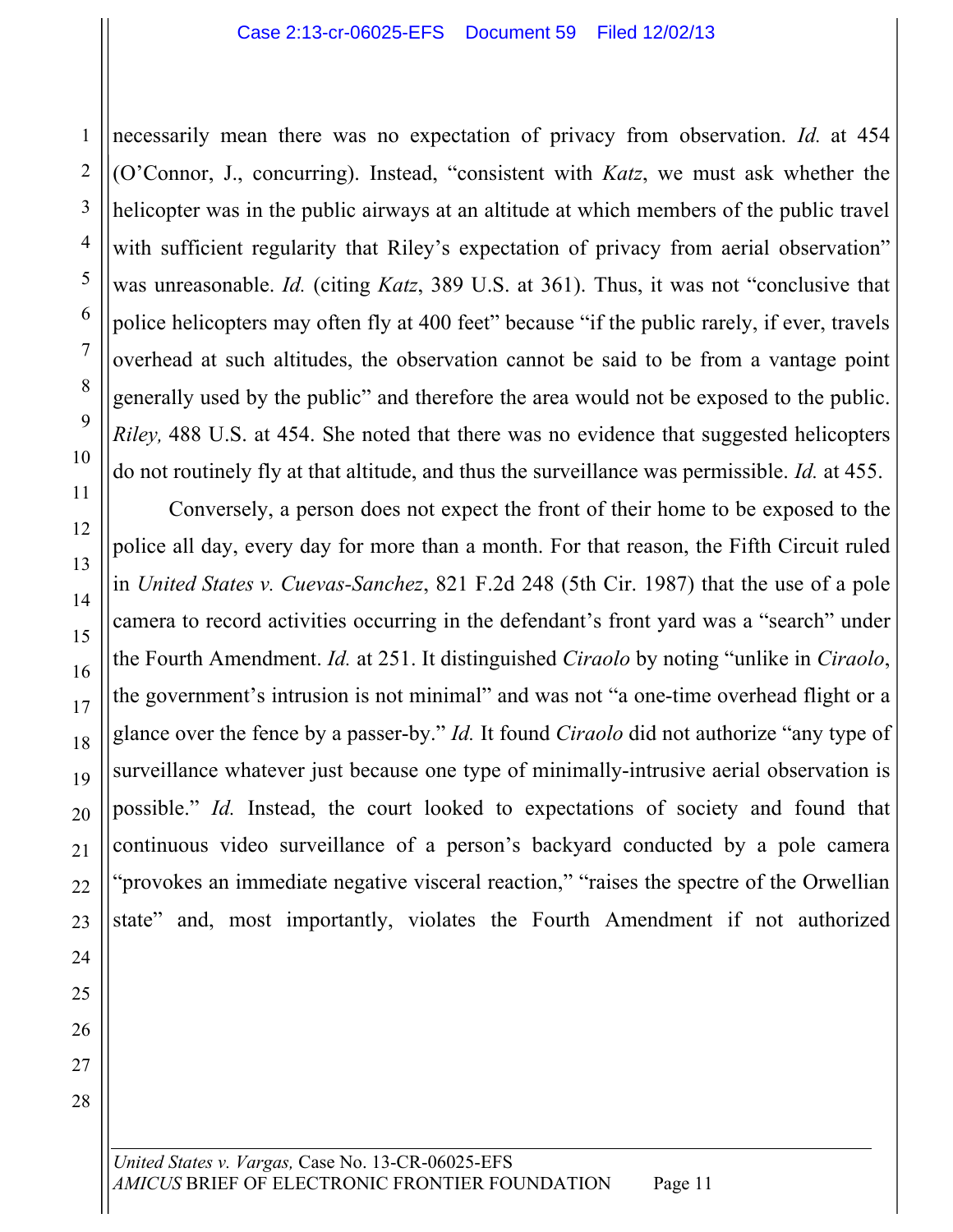beforehand by a search warrant. *Id.* at 248, 251, 252.<sup>5</sup> The district court reached the same result in *Shafer*, finding there is a reasonable expectation of privacy from "constant video surveillance" which permits an officer "to turn on his television and watch everything going on" in someone's home, a far cry from the situation in *Ciraolo*. *Shafer*, 896 F. Supp. 2d at 931-32 (citing *Nerber*, 222 F.3d at 603-04 and *Cuevas-Sanchez*, 821 F.2d at  $251$ ).<sup>6</sup>

While Vargas may have exposed discrete bits of his activities to the public, he did not actually "expose" his home to continuous video surveillance. He had a reasonable expectation of privacy that was violated by the prolonged video surveillance of his home.

1

1

2

## **C. Using a Video Camera to Record Activities at the Curtilage of Vargas' Home Constitutes a Warrantless Trespass and Violates the Fourth Amendment.**

The Supreme Court recently explained that *Katz*'s reasonable expectation of privacy test "has been *added to*, not *substituted for*, the common-law trespassory test." *Jones*, 132 S. Ct. at 952 (emphasis in original). Because the camera allowed the officers

 $<sup>5</sup>$  As explained in more detail below, the Fifth Circuit and other courts, including the</sup> Ninth Circuit, require more than just a simple search warrant to authorize covert video surveillance.

<sup>6</sup> Even though the Sixth Circuit in an unpublished opinion ultimately found no Fourth Amendment violation in the use of a pole camera installed without a search warrant to look at the defendant's house, it expressed "misgivings" about allowing the government to conduct long-term video surveillance. *United States v. Anderson-Bagshaw*, 509 Fed. Appx. 396, 405 (6th Cir. 2012). It noted that *Ciraolo* involved "a brief flyover, not an extended period of constant and covert surveillance" and observed that the five members of the Supreme Court who signed onto concurring opinions in *Jones* shared "our concerns about certain types of long-term warrantless surveillance." *Id.*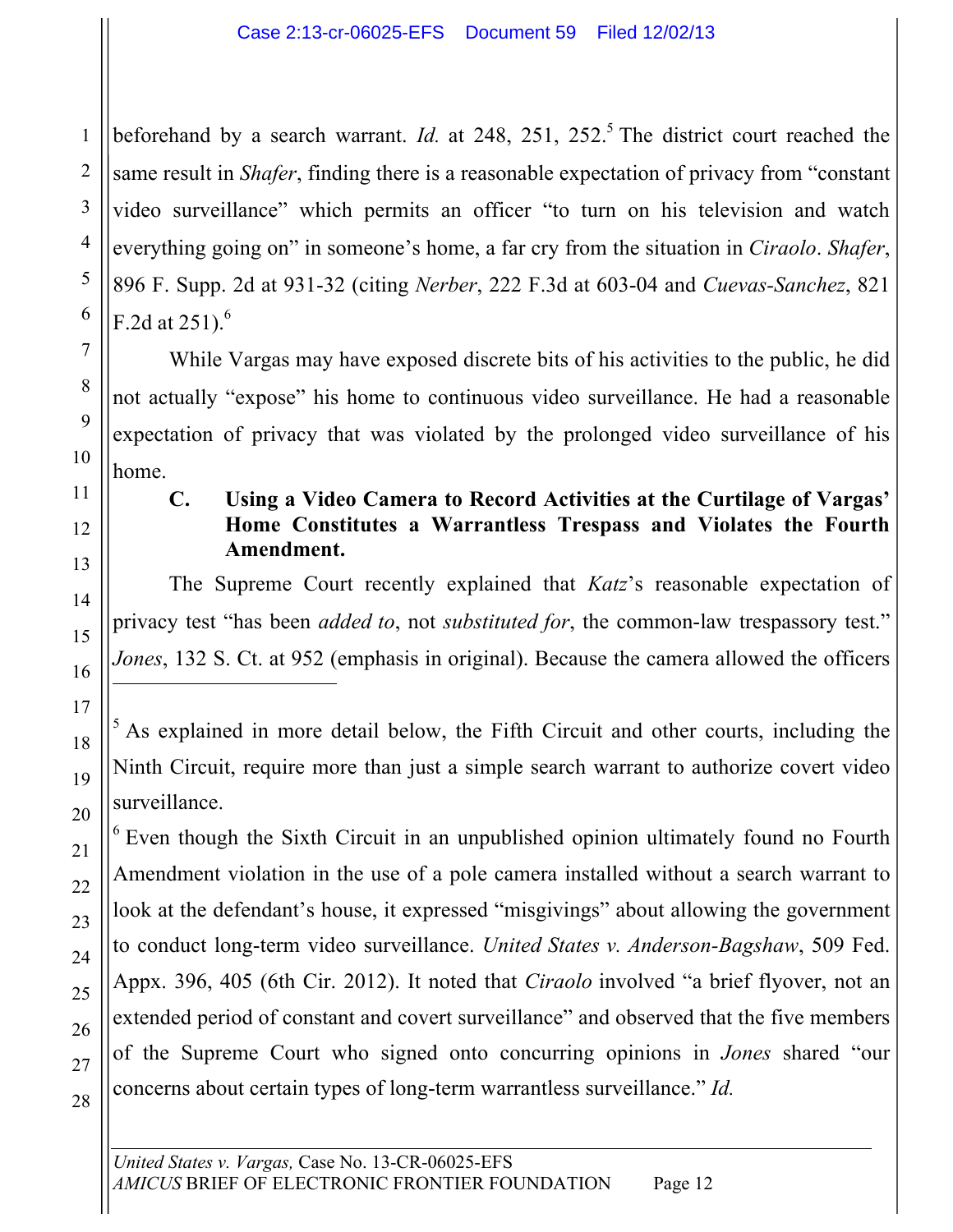to enter the protected curtilage of Mr. Vargas's home in order to obtain information about him, the surveillance was a trespass under the Fourth Amendment.

Under the Supreme Court's renewed focus on trespass, an officer's ability to obtain information is restricted "when he steps off [public] thoroughfares and enters the Fourth Amendment's protected areas." *Jardines*, 133 S. Ct. at 1415. The focus is not on technical trespass but whether there is "actual intrusion into a constitutionally protected area." *Silverman v. United States*, 365 U.S. 505, 512 (1961). Thus, although the officers did not physically enter Vargas' property, the video camera effectively allowed the officers to do so, meaning the officers conducted a "search" under the Fourth Amendment.

*Jardines* is illustrative. Without a search warrant, officers entered the defendant's front porch and permitted a drug-detecting dog to smell the defendant's home. *Jardines*, 133 S. Ct. at 1413. In finding the officers had "searched" the curtilage and thus the home under the Fourth Amendment, the Supreme Court noted that when agents intrude onto a "constitutionally protected extension" of a home, the "only question is whether [the homeowner] had given his leave (even implicitly) for them to do so." *Id.* at 1415. It noted the officers had no license, either explicit or implicit. *Id.* at 1415-16. While most homeowners may permit a Girl Scout or trick-or-treater to enter a person's front porch, there was no "customary invitation" to permit a police dog to enter the front of the home and smell for drugs. *Id.* at 1416.

The same is true here. While the video camera was not physically installed on Vargas' property, "obtaining by sense-enhancing technology any information regarding the interior of the home that could not otherwise have been obtained without physical 'intrusion into a constitutionally protected area,' constitutes a search" at least when the technology is "not in general public use." *Kyllo*, 533 U.S. at 34 (quoting *Silverman*, 365 U.S. at 512). Thus, the camera effectively entered Vargas' home for the purpose of obtaining information. As in *Jardines*, while a homeowner may have an understanding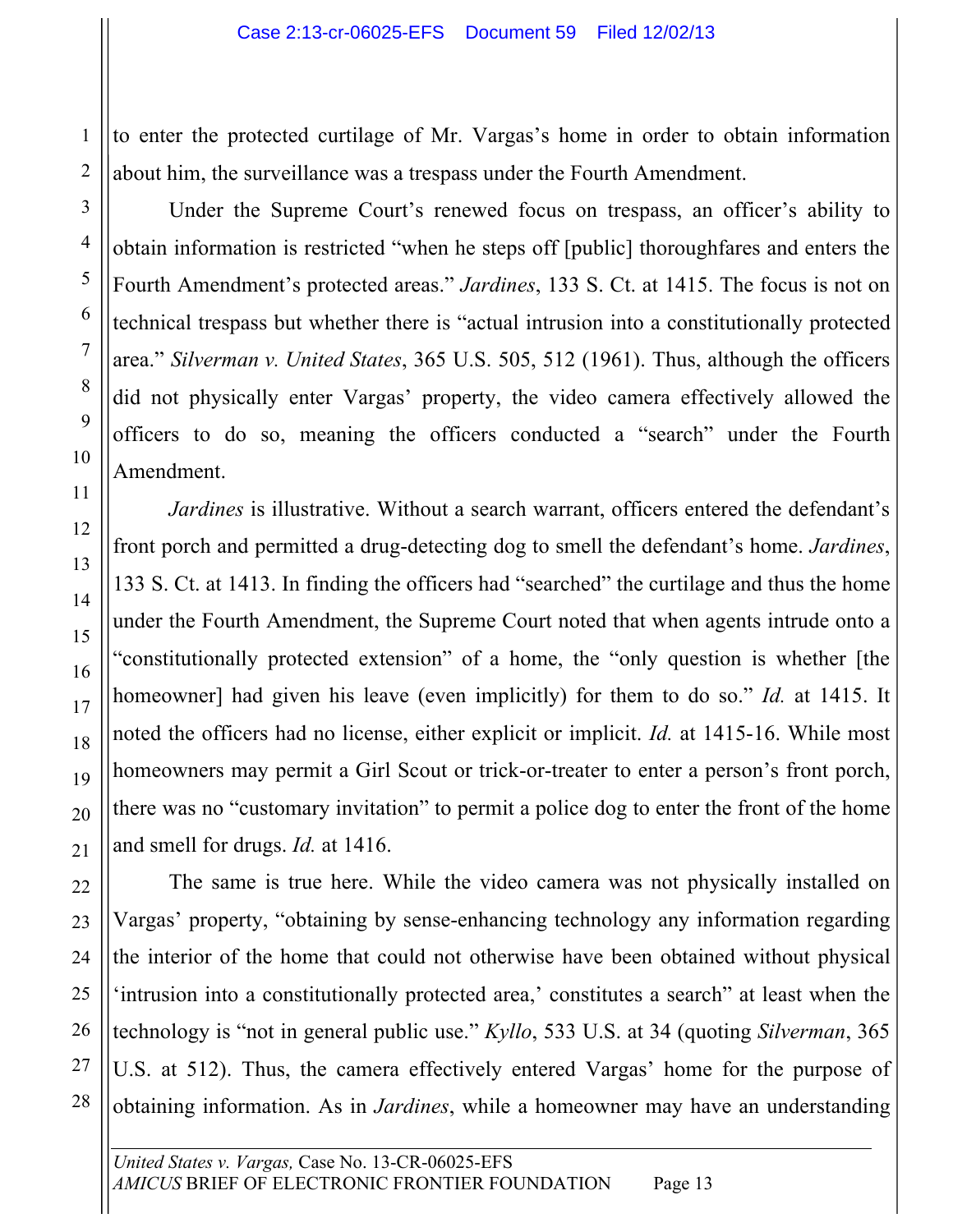that his home may be visually observed by passersby for brief moments, a homeowner would never invite someone to monitor their house all day, every day for more than a month, whether remotely by camera or by physically standing on the property.

By using a video camera to intrude onto Vargas' home for the purpose of obtaining information, then, the officers "searched" the curtilage under the Fourth Amendment.

## **D. Failure to Obtain a Warrant Meeting the** *Koyomejian* **Standard Means the Evidence Seized Under the Search Warrant Must Be Suppressed.**

Since the video surveillance was a "search" under both the expectation of privacy and trespass tests of the Fourth Amendment, police needed to obtain judicial authorization before installing and using the video camera But given how intrusive video surveillance is, the Ninth Circuit and other federal circuit courts have required police do more than obtain a mere search warrant. *See United States v. Koyomejian*, 970 F.2d 536, 542 (9th Cir. 1992) (en banc). Instead, police must make an additional showing, borrowed from the requirements of the Wiretap Act and specifically 18 U.S.C. § 2518, before they are permitted to engage in covert video surveillance. Those requirements are:

- the judge must find that normal investigative techniques have been tried and failed or are unlikely to succeed or too dangerous;
- the warrant must contain a particular description of the activity to be recorded and a statement of the specific crime of which it relates;
- the warrant cannot permit surveillance longer than necessary to achieve the objective of the investigation up to 30 days, though the government can ask for extensions; and
- the warrant must require the surveillance be conducted in a way that minimizes videotaping of activity that should not be surveilled.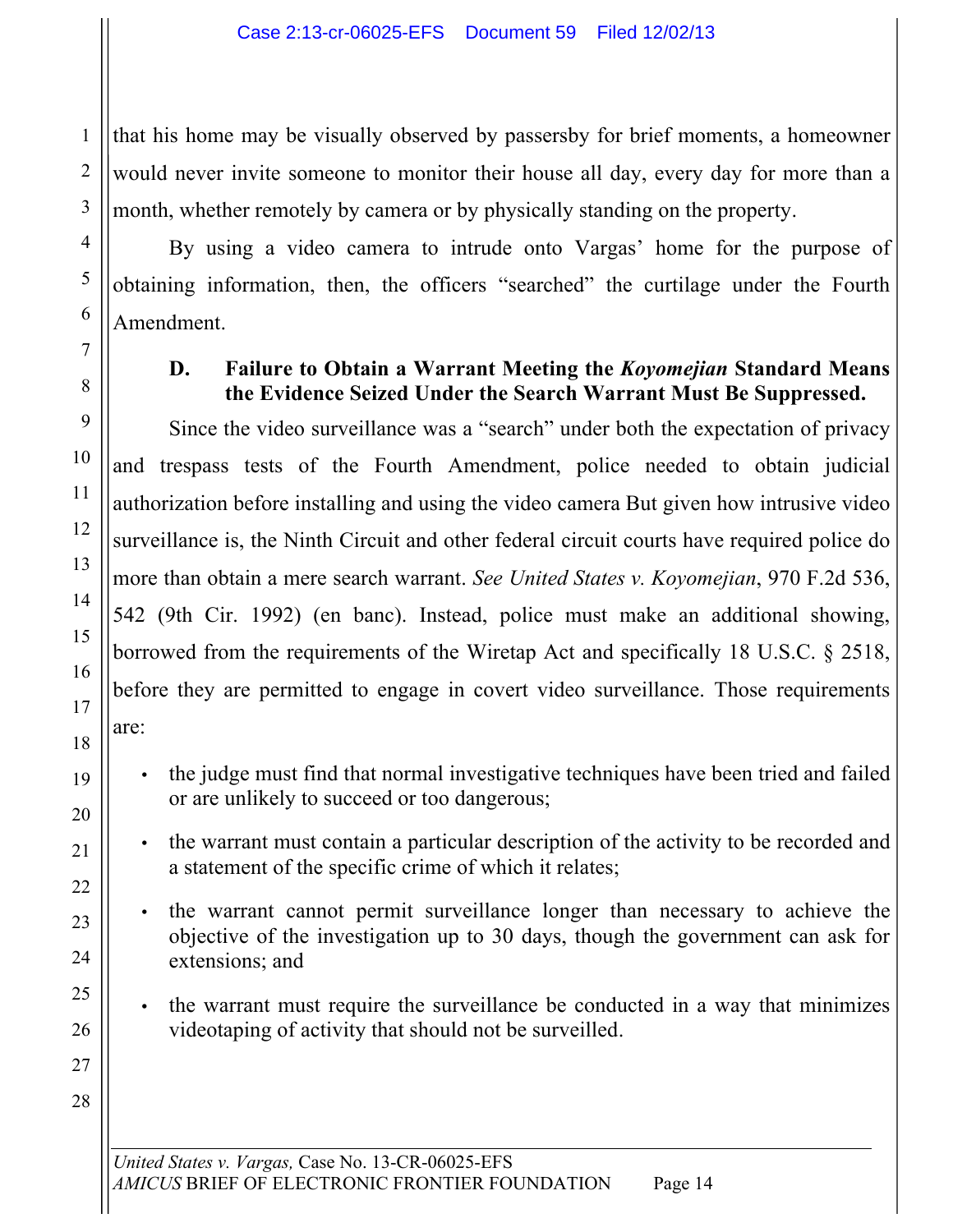*Koyomejian*, 970 F.2d at 542 (quoting *Cuevas-Sanchez*, 821 F.2d at 252).<sup>7</sup> Since the officers engaged in a "search" of Vargas' home by using a secret video camera, they had to obtain a warrant that satisfied the *Koyomejian* requirements before recording. By recording without any warrant whatsoever, the officers violated the Fourth Amendment.

Evidence obtained as the result of "illegal action of the police is 'fruit of the poisonous tree'" and must be suppressed. *United States v. Crawford*, 372 F.3d 1048, 1054 (9th Cir. 2004) (en banc) (quoting *Brown v. Illinois*, 422 U.S. 590, 599 (1975)). That extends to evidence seized pursuant to a warrant that was a "fruit" of the original illegal search. *See United States v. Duran-Orozco*, 192 F.3d 1277, 1281 (9th Cir. 1999)*.* Here, the video surveillance was clearly the basis for the search warrant to search Vargas' home, as demonstrated by the fact the agents observed Vargas' home for close to a month and did not apply for a search warrant until *after* they saw him on video with the weapons. As the search of Vargas' home was clearly a fruit of the illegal video surveillance, the evidence seized as a result of the search warrant must be suppressed.

## **CONCLUSION**

For the reasons stated above, this Court should find the video surveillance violated the Fourth Amendment. The fruits of that illegal surveillance – the search warrant and the evidence seized from Vargas' residence – must be suppressed as a result.

Dated: December 2, 2013 Respectfully submitted,

*/s/ Robert M. Seines* ROBERT M. SEINES Attorney at Law P.O. Box 313

<sup>7</sup> *See also United States v. Williams*, 124 F.3d 411, 418 (3d Cir. 1997); *United States v. Falls*, 34 F.3d 674, 680 (8th Cir. 1994); *United States v. Mesa-Rincon*, 911 F.2d 1433, 1437 (10th Cir. 1990); *United States v. Biasucci*, 786 F.2d 504, 510 (2d Cir. 1986); *United States v. Torres*, 751 F.2d 875, 883-84 (7th Cir. 1984).

*United States v. Vargas,* Case No. 13-CR-06025-EFS *AMICUS* BRIEF OF ELECTRONIC FRONTIER FOUNDATION Page 15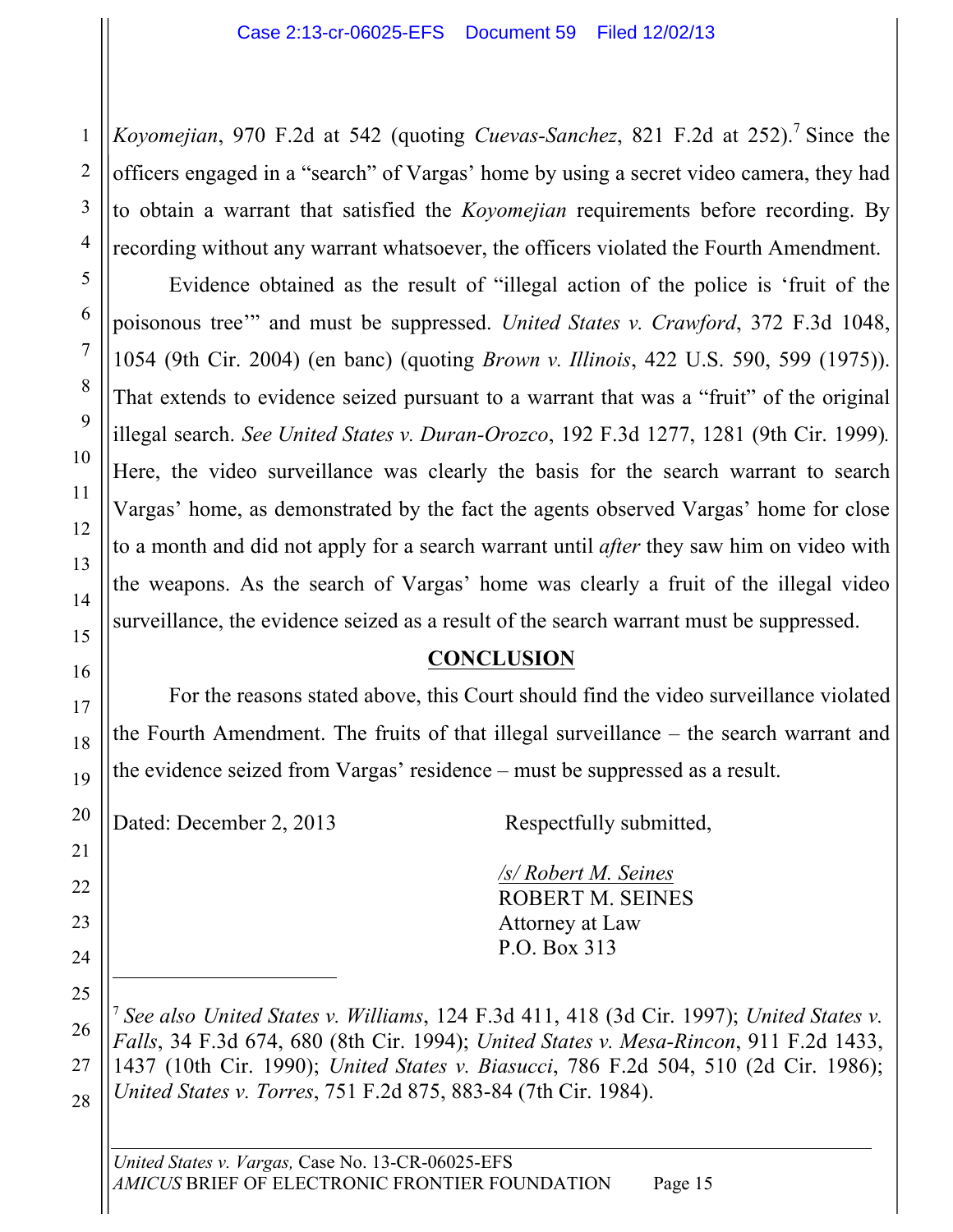1

2

3

4

5

6

7

8

9

10

11

12

13

14

15

16

17

18

19

20

21

22

23

24

25

26

27

28

Liberty Lake, WA 99019 Phone: 509-844-3723 Fax: 509-255-6003 Email: rseines@msn.com

#### */s/ Hanni M. Fakhoury*

Hanni M. Fakhoury Jennifer Lynch ELECTRONIC FRONTIER FOUNDATION 815 Eddy Street San Francisco, CA 94109 Phone: 415-436-9333 Fax: 415-436-9993 Email: hanni@eff.org

*Counsel for Amicus Curiae* ELECTRONIC FRONTIER FOUNDATION